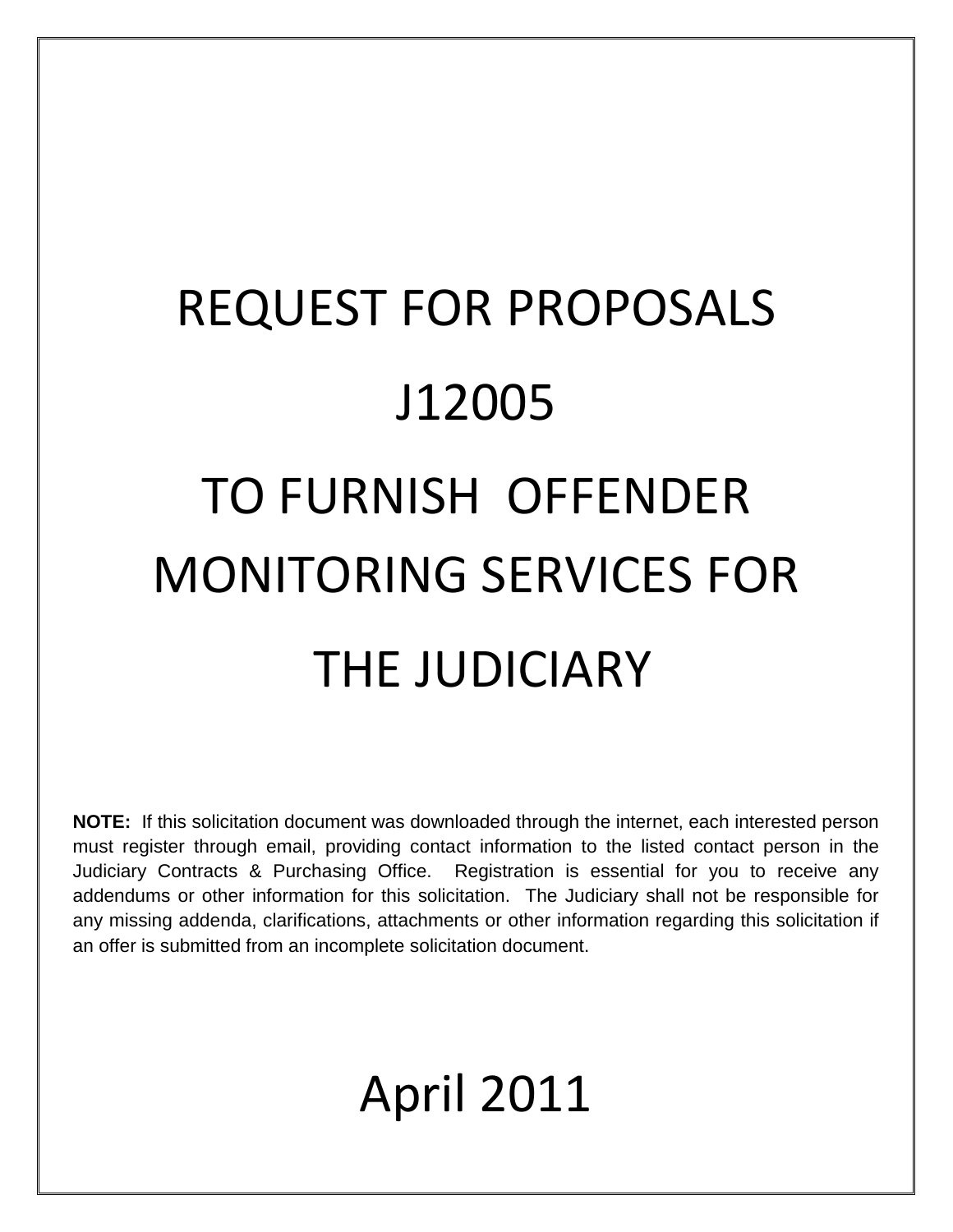#### **Request for Proposals No. J12005 TO FURNISH OFFENDER MONITORING SERVICES FOR THE JUDICIARY**

The Judiciary, State of Hawaii, is requesting competitive sealed proposals from qualified applicants to furnish offender monitoring services for the Judiciary. The contract term will be for two (2) years from July 1, 2011 through June 30, 2013. Contracts may be extended for three (3) additional years from July 1, 2013 through June 30, 2016, subject to appropriation and availability of funds, satisfactory performance of services by provider, and if deemed to be in the best interest of the Judiciary.

If interested in submitting a proposal, you may choose to submit your proposal on the downloaded document provided. You must register your company by fax or e-mail for this specific solicitation. If you do not register your company, you will not receive addenda, if any, and your offer may be rejected and not considered for award.

Registration or Request for Copy of Solicitation

Submit FAX or E-MAIL to: FAX No.: (808) 538-5802 E-mail Address: [Kathie.g.kim@courts.state.hi.us](mailto:Kathie.g.kim@courts.state.hi.us) Provide the following information: Name of Company • Mailing Address • Name of Contact Person Telephone Number • FAX number • E-mail Address Solicitation Number • • Fedex (or equivalent) account number, otherwise document will be sent by U.S. Postal Service first class mail

Persons or organizations must submit three (3) sets (Original + 2 copies) of their completed proposals ( in hard copy, pdf format on CD, flash drive or email) and must be postmarked before midnight on May 17, 2011 Hawaii Standard Time and received no later than 10 days from the submittal deadline. Hand delivered proposals shall be received no later than 4:00 p.m., Hawaii Standard Time on May 17, 2011, at the following address:

**The Judiciary, State of Hawaii Financial Services Division Kauikeaouli Hale (District Court Building) 1111 Alakea Street, 6th Floor Honolulu, Hi 96813-2807**

#### **Proposals postmarked or hand delivered after the above due date and times will not be considered and will be returned unopened to the applicant.**

The Request For Proposal (RFP) documents may be obtained from the above Financial Services Office, or from our Judiciary web site at: [http://www.courts.state.hi.us,](http://www.courts.state.hi.us/) General Information, Doing Business with the Hawaii state Judiciary.

> Janell Kim Financial Services Administrator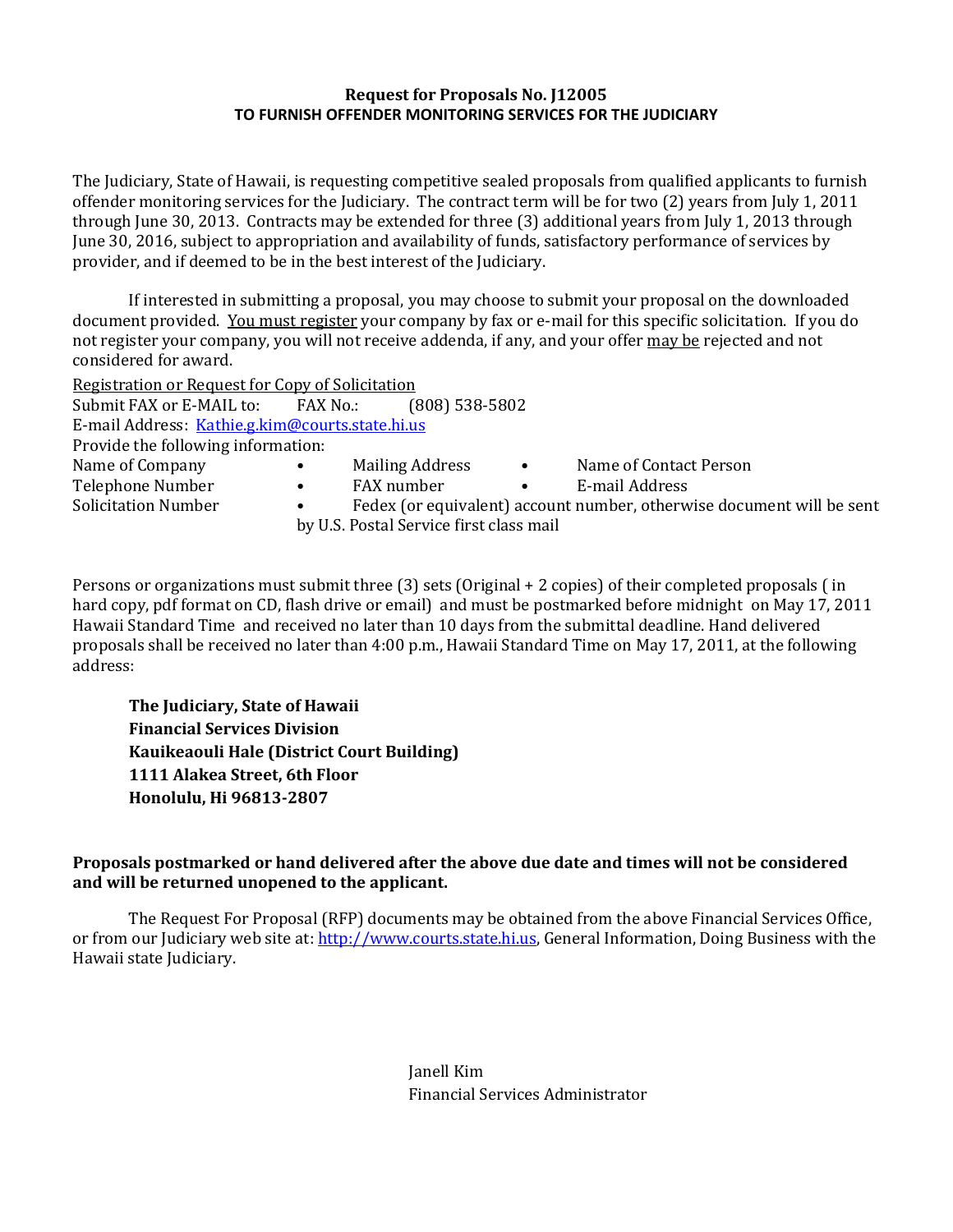

Office of the Administrative Director - Financial Services Division

THE JUDICIARY • STATE OF HAWAI'I • 1111 ALAKEA STREET, 6TH FLOOR • HONOLULU, HAWAI'I 96813-2807<br>TLLLPHONL (808) 538-5805 • FAX (808) 538-5802

Rodney A. Maile **ADMINISTRATIVE DIRECTOR** 

Iris T. Murayama DEPUTY ADMINISTRATIVE DIRECTOR

Christopher P. Stathis DIRECTOR OF SUPPORT SERVICES

April 18, 2011

To: All Applicants

From: Janell Kim Financial Services Administrator

Subject: Request for Proposals No. J12005 Furnish Offender Monitoring Services for the Judiciary

The Judiciary, State of Hawaii, is requesting competitive sealed proposals from qualified applicants to furnish offender monitoring services during the period July 1, 2011 through June 30, 2013. The contract term will be for two (2) years, from July 1, 2011 through June 30, 2013. Contracts may be extended for three (3) additional years, from July 1, 2013 through June 30, 2016, subject to appropriation and availability of funds, satisfactory performance of services by provider, and if deemed to be in the best interest of the Judiciary.

Attached is a packet of materials which outlines the requirements for proposal applications. It includes the service specifications, proposal form, and other information. This RFP is also available on our Judiciary web site at[: http://www.courts.state.hi.us,](http://www.courts.state.hi.us/) General Information, Doing Business with the Hawaii State Judiciary.

Persons or organizations must submit three (3) sets (Original + 2 copies) of their completed proposals and they **must be postmarked before midnight on May 17, 2011, or hand delivered by 4:00 p.m., Hawaii Standard Time,** to the following address:

> The Judiciary, State of Hawaii Financial Services Division Kauikeaouli Hale (District Court Building) 1111 Alakea Street., 6th Floor Honolulu, HI 96813-2807

# **Proposals postmarked or hand delivered after the above date and times will not be considered and will be returned unopened to the applicant.**

Proposal application and contract award procedures shall be in accordance with Chapter 103D, Hawaii Revised Statutes, as amended. The actual funding of the contract will be based on the proposal applications submitted by the applicants and the services required by the Judiciary. The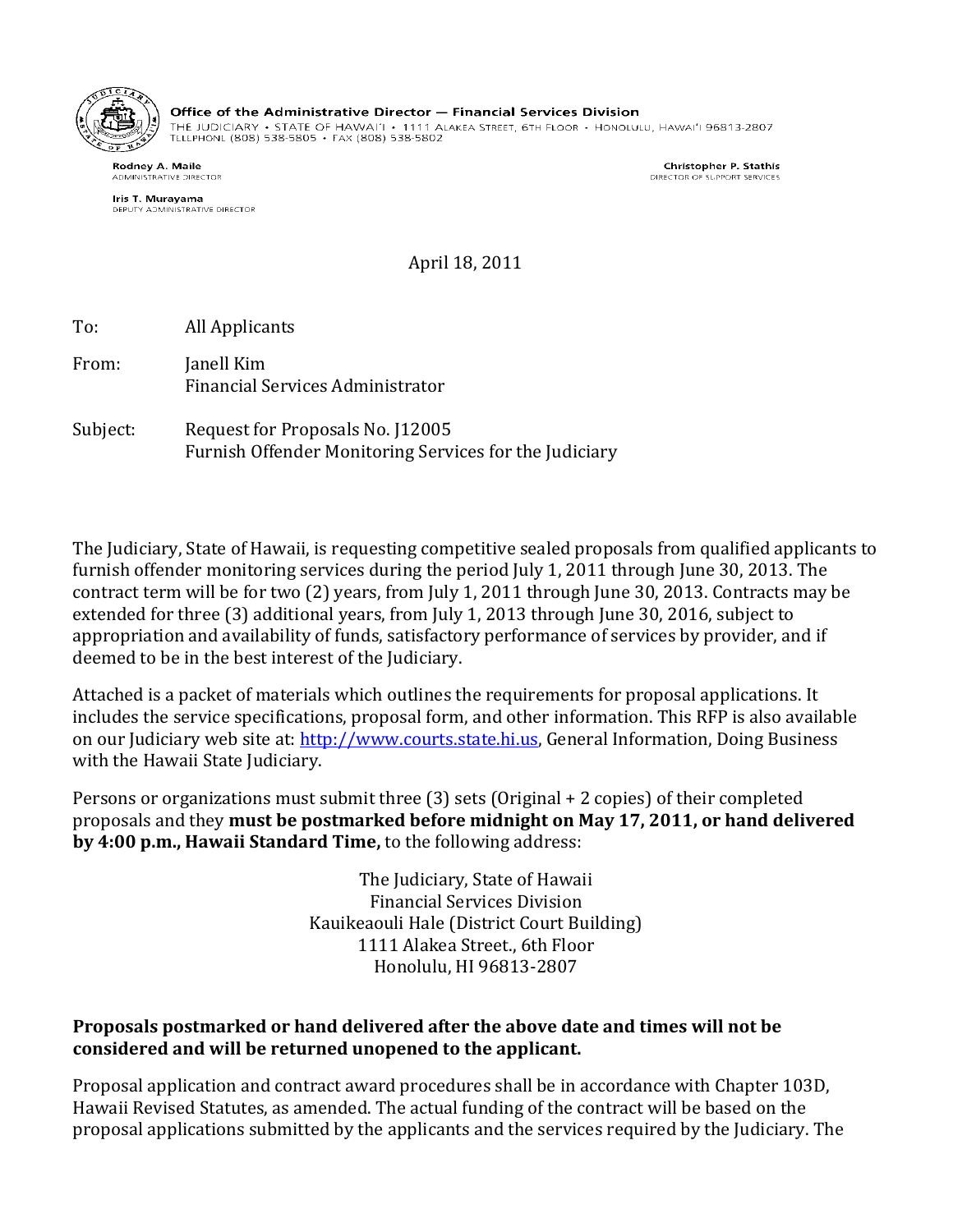Administrative Director of the Courts reserves the right and power to award the contract in any manner which he deems to be in the best interest of the Judiciary.

For technical questions regarding this solicitation, please contact Liesje Cattaneo, telephone (808) 539-4535, fax, (808) 539-4559 or e-mail at: Liesje.F.Cattaneo @courts.state.hi.us. Contract questions may be directed to Kathleen Kim in the Contract & Purchasing Office at (808) 538-5805 or email at: Kathie.G.Kim@courts.state.hi.us.

> Janell M. Kim Financial Services Administrator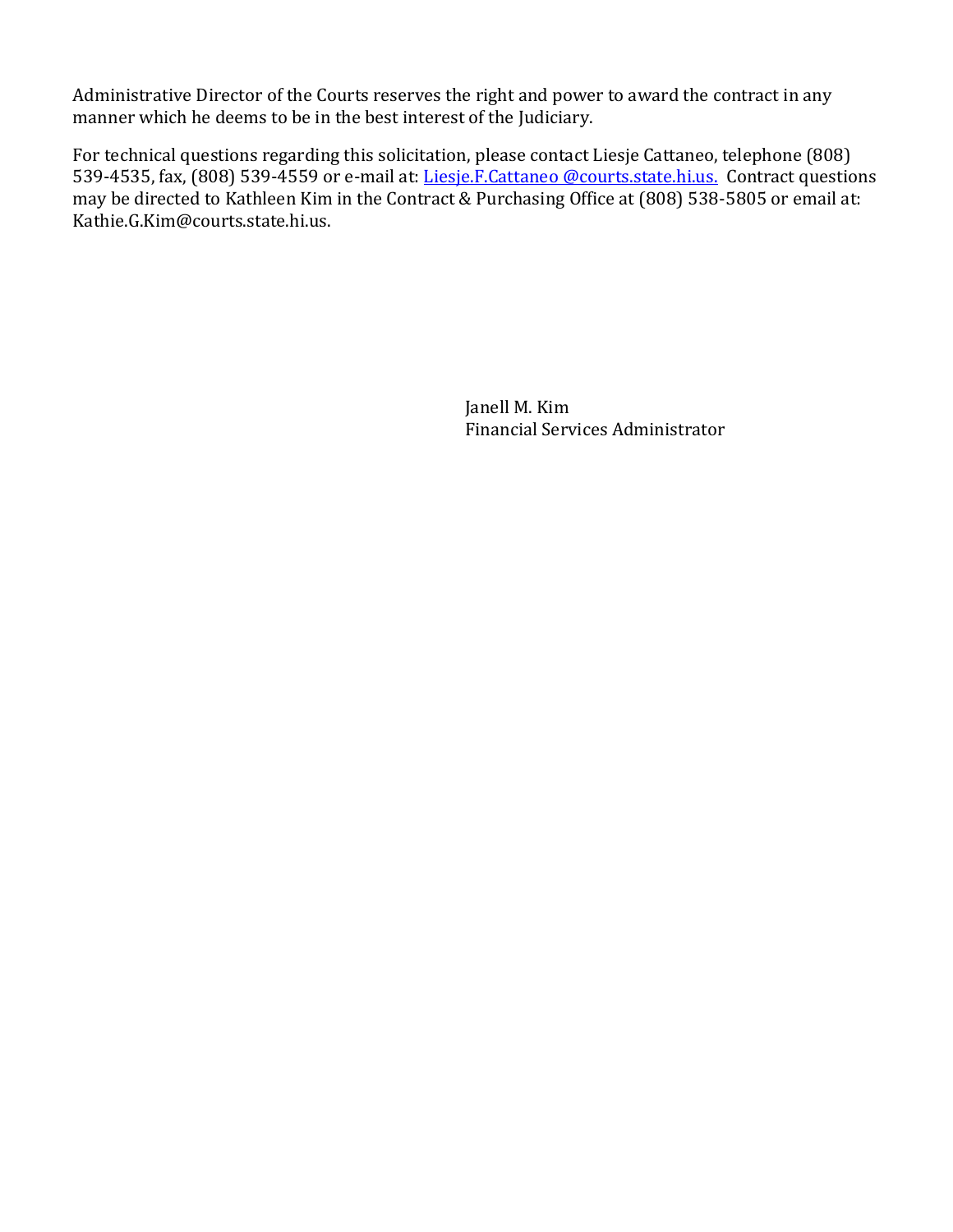#### TABLE OF CONTENTS

| 2.4. |  |
|------|--|
|      |  |
|      |  |
|      |  |
|      |  |
|      |  |
|      |  |
| 3.4. |  |
| 3.5. |  |
|      |  |
| 3.7. |  |
|      |  |
|      |  |
|      |  |
|      |  |
|      |  |
|      |  |
|      |  |
|      |  |
|      |  |

#### SECTION FOUR - PROPOSAL FORM

Proposal Form General Conditions Procedural Requirements Publication1, Information on Hawaii State Taxes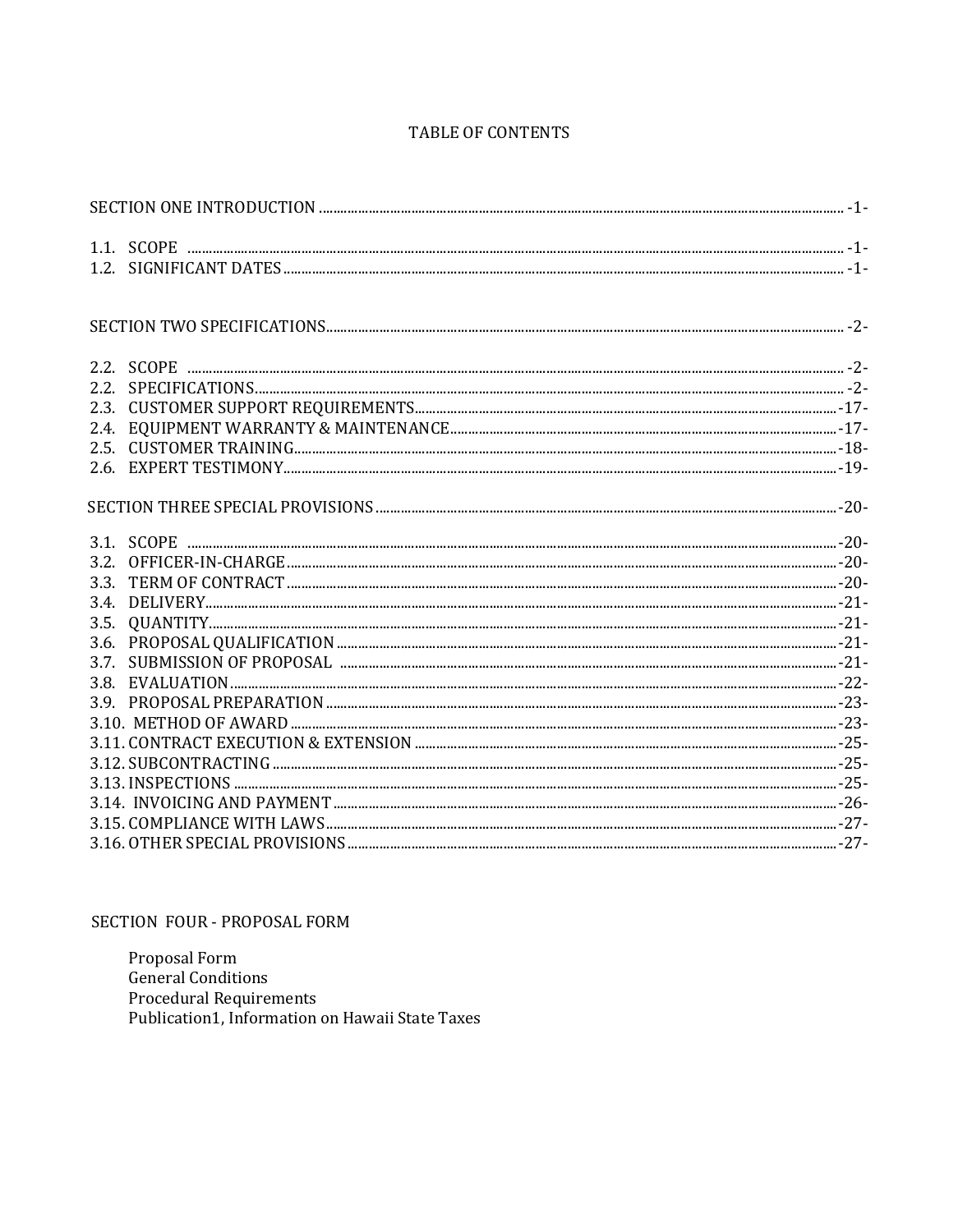# **SECTION ONE – INTRODUCTION**

#### **1.1 INTRODUCTION**

The State of Hawaii Judiciary (Judiciary) is requesting proposals from interested parties who possess experience in the development, documentation, training and on going service support of offender monitoring systems and services. This proposal requests the furnishing, delivery, and maintenance of offender monitoring systems and services for the Judiciary. The Contractor shall furnish electronic monitoring devices and services for use in an offender monitoring program.

The Judiciary will contract with Contractors capable of furnishing offender monitoring services for the period of July 1, 2011 through June 30, 2013, with the option to extend the contract for three (3) additional years from July 1, 2013 through June 30, 2016. The total contract period, including extensions, shall not exceed sixty (60) months. Contracts extended beyond the initial contract period shall be subject to appropriation and the availability of funds, satisfactory performance of services by Contractor and if deemed in the best interest of the Judiciary.

This Request for Proposal (RFP) details the requirements of the Judiciary, including the General Conditions, and Special Provisions that must be adhered to by Offerors . The instructions for submitting a proposal are intended to assist qualified Contractors interested in preparing proposals to conduct the work described herein.

# **1.2. SIGNIFICANT DATES**

The significant dates for this project are as follows:

| <b>ADVERTISEMENT</b>                 | April 8, 2011                  |
|--------------------------------------|--------------------------------|
| <b>DEADLINE FOR QUESTIONS</b>        | April 8, 2011                  |
| <b>RESPONSE TO WRITTEN QUESTIONS</b> | April 30, 2011                 |
| <b>PROPOSALS DUE:</b>                | BY May 17, 2011, 4:00 p.m. HST |
| <b>CONTRACT TO BE AWARDED:</b>       | <b>JUNE 7, 2011</b>            |
| <b>COMMENCEMENT OF WORK:</b>         | <b>JULY 1, 2011</b>            |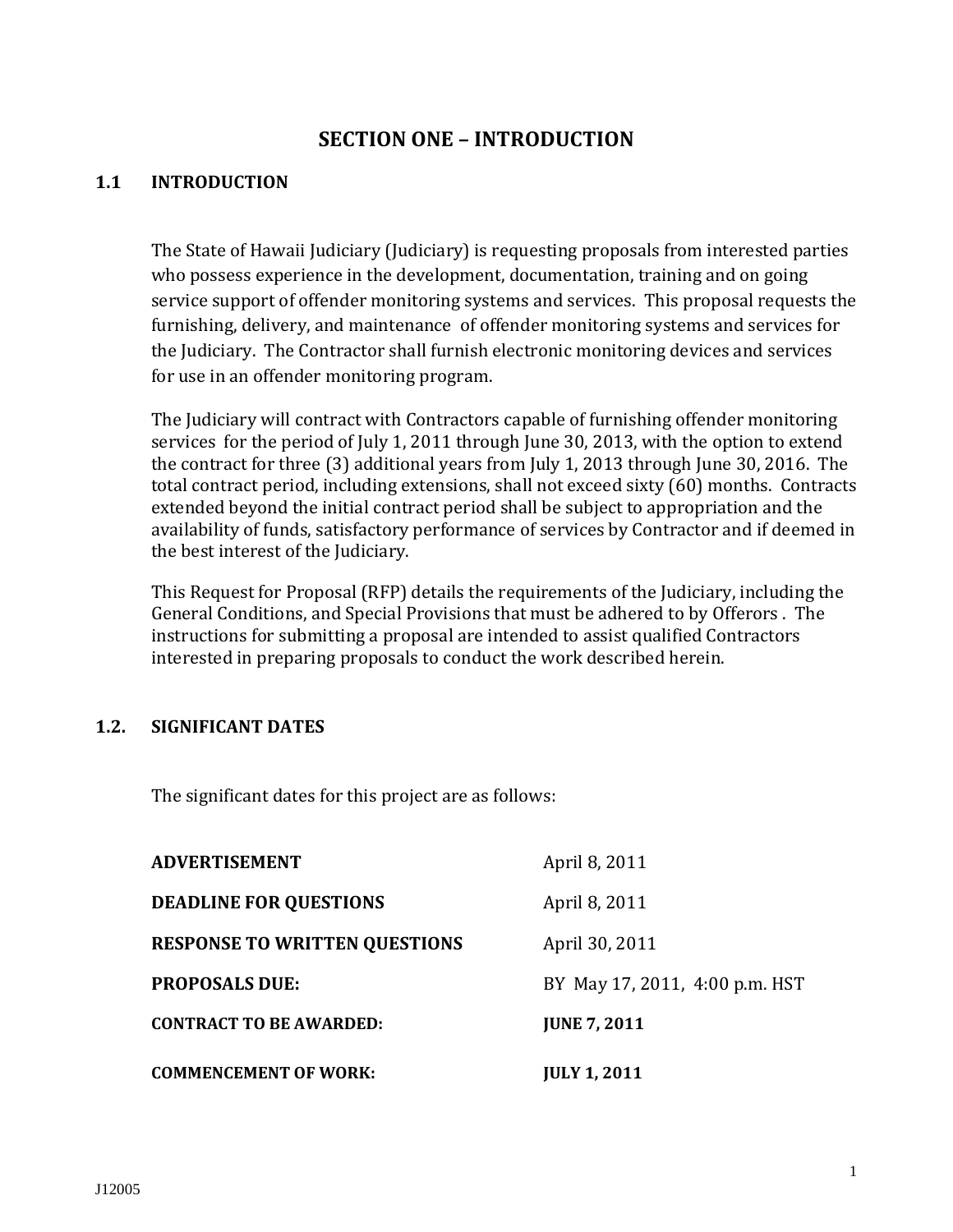# **SECTION TWO SPECIFICATIONS**

# **2.1.** SCOPE

The Contractor shall furnish statewide monitoring services for the Adult Client Services Branch, the Judiciary, State of Hawaii by providing the leased equipment, monitoring services, training and troubleshooting, and maintenance services and parts for a twenty four (24) month period, beginning July 1, 2011 through June 30, 2013.The integrated monitoring systems shall provide a means of electronically monitoring a person's presence or absence at a specific location, usually the place of residence.

The following describes the type of services required. The system and services will be utilized in the First (Oahu), Second (Maui County), and Fifth (Kauai) Circuits. The estimated number integrated systems required are:

| • RF Monitoring Units                 | 15               |
|---------------------------------------|------------------|
| • Cellular Monitoring Unit            | 10               |
| • GPS Monitoring Unit                 | 10 total         |
| (1 piece, 2 piece, portable, passive) |                  |
| • Alcohol Monitoring Unit             | 10               |
| • Voice Verification                  | 100              |
| • Transdermal Alcohol Monitoring      | To be determined |

The Judiciary may increase the number units as needed by the program at the same contracted unit cost. The Judiciary will be charged on a daily rate basis for the units that are being used, provided 80 percent of the units supplied remain active. The daily fee should include leasing of the equipment, 24 hour monitoring, all phone calls, notification from the monitoring center, training manuals and all other services required to operate the system.

# **2.2. SPECIFICATIONS**

# A. **Minimum Contractor Qualifications**

- 1. The Contractor must be ISO 9001: 2008 certified for Design, Production, Installation, and Servicing of Electronic Monitoring Products and Electronic Monitoring Services. The Contractor must provide a copy of this Certificate with its response.
- 2. The Contractor shall only bid equipment that has been properly registered and certified under the Federal Communication Commission Rules and Regulations, as applicable. The Contractor must submit, with the bid, the applicable FCC ID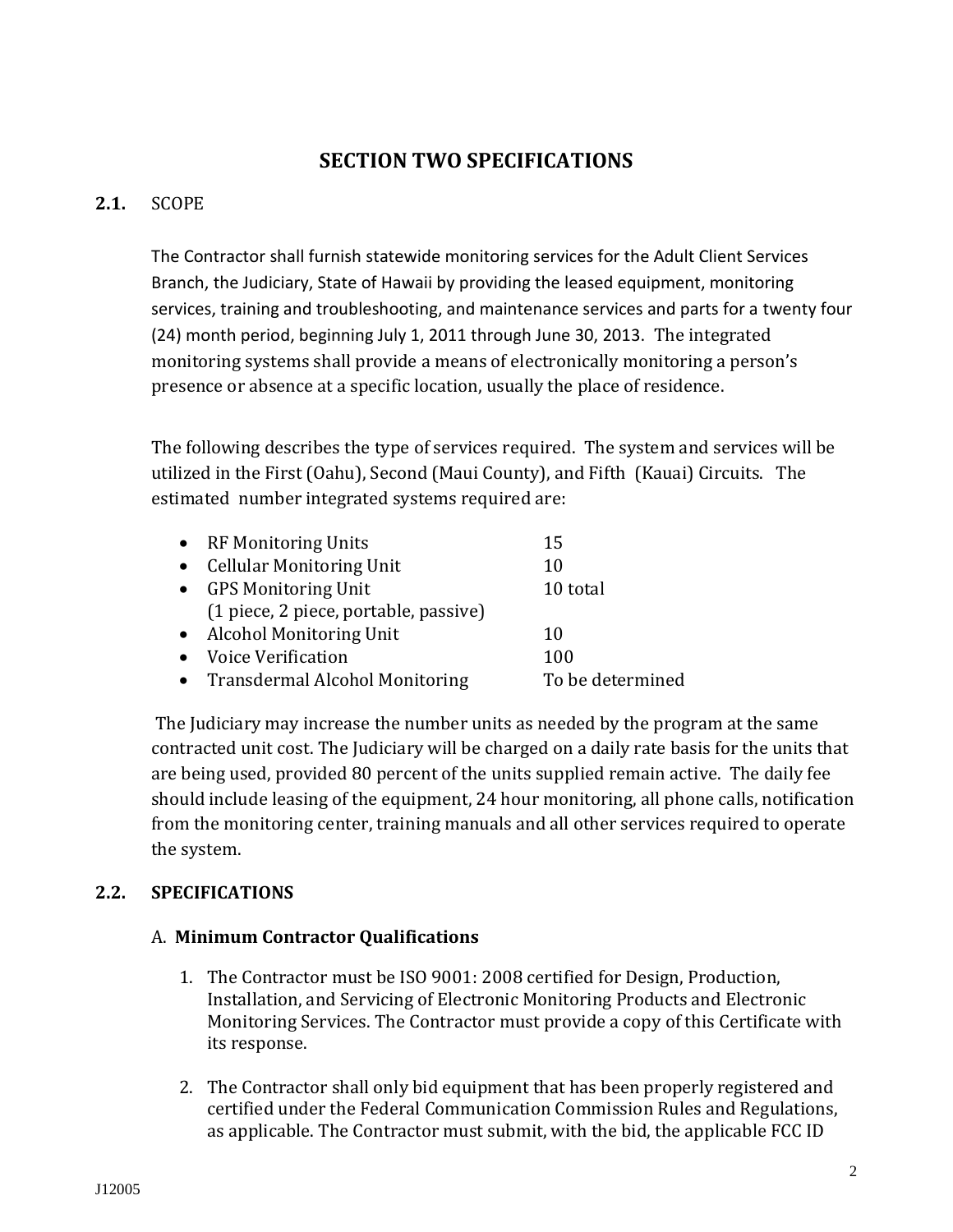numbers for all proposed equipment.

- 3. The Contractor's central monitoring computer must be internally redundant locally redundant (fully backed up in real-time to local redundant servers) and geographically redundant (fully backed up in real-time to redundant servers located at least 500 miles away).
- 4. If the selected Contractor releases additional technology designed for monitoring offenders in the community that is not specifically requested in this RFP, the Judiciary reserves the right to procure the new technology under this contract rather than by a new RFP.

# **B. Software Requirements**

- 1. Judiciary staff must be able to monitor participants from a computer that incorporates Internet Explorer. Each staff member needs only one userID/password to access the monitoring software for all levels of monitoring.
- 2. The monitoring software must be accessible from the Internet, and not require any software besides Internet Explorer 7.0 or higher. The GPS tracking software must be a truly web-based application, easily accessible from any web-enabled computer. The Contractor must provide each officer a login ID and security password to allow Judiciary personnel to:
	- a. Enroll and delete clients from the system
	- b. Enter and edit client information, including zones
	- c. Set violation notification procedures
	- d. View and process alerts
	- e. View event histories
	- f. View and print reports at their convenience
- 3. System must allow simultaneous alert notifications to multiple individuals.
- 4. System must automatically send a notification for successful/unsuccessful equipment installation.
- 5. System must be able to handle temporary changes to alert notification procedures.
- 6. Judiciary staff must be able to set grace periods for certain violations before the system generates a violation notification. Grace periods must be customizable at the participant level.
- 7. The software must include zones that can be designated as areas where the client should be, should not be, or optional.
- 8. Judiciary personnel must be able to enter numerous zones and schedules per client.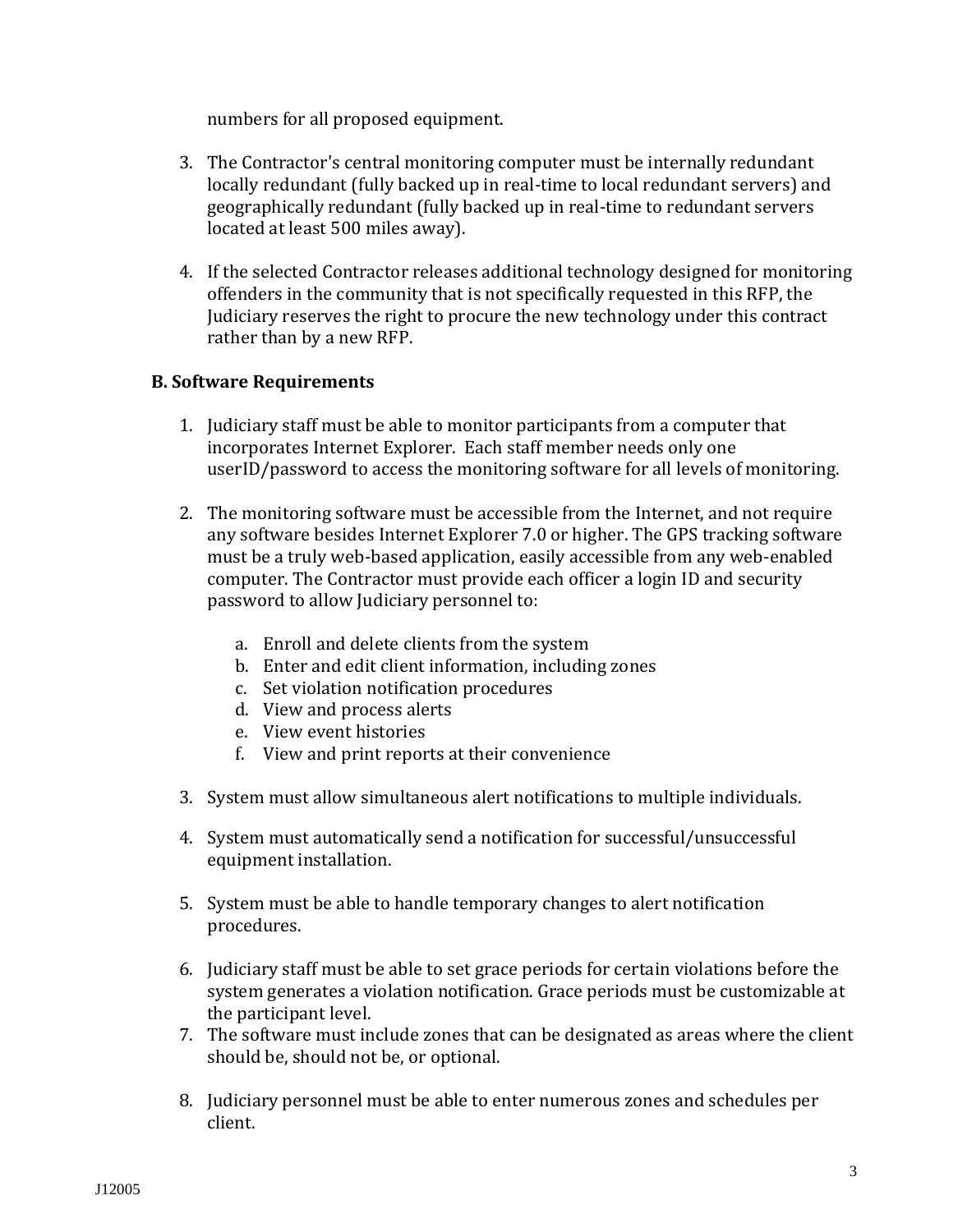- 9. Judiciary staff must be able to create zones of any shape.
- 10. GPS exclusion zones must include a buffer zone.
- 11. When creating GPS zones, Judiciary staff must be able to choose a standard map view, a satellite aerial view, or a hybrid view (if available for that area).
- 12. Judiciary staff must be able to choose from a list of standard reports and also request custom reports.
- 13. Judiciary staff must be able to run reports on demand and to schedule reports for automatic delivery by email at a specified time and date.
- 14. Judiciary staff must be able to view reports online, print them out, save them, and download them as PDFs, Excel files, or Word documents.
- 15. Judiciary personnel must be able to make the schedules active or inactive without having to delete schedules.
- 16. The software must allow officers to review their active caseload on one page.
- 17. Judiciary personnel must be able to transfer client caseloads between officers.
- 18. Violation notification must be customizable at the officer level and the client level through the software interface.
- 19. Violation notifications must be sent by alphanumeric paging and email.
- 20. Judiciary personnel must be able to make notes in the software about any alert that a client generates, with the note being attached to the alert.
- 21. Judiciary personnel must be able to close one or all alerts, and track who closed an alert.
- 22. The software must allow Judiciary personnel to "ping" a cellular-based GPS unit. That is, Judiciary personnel must be able to request that the unit immediately send its current location information to the central monitoring computer. The software must then provide a map to display the location.

# **C. Requirements for a One-Piece GPS Tracking System**

- 1. Device must be waterproof. Device must be durable and shock-resistant.
- 2. Device must comply with FCC regulations.
- 3. The strap must be either field-replaceable or reusable after sanitizing.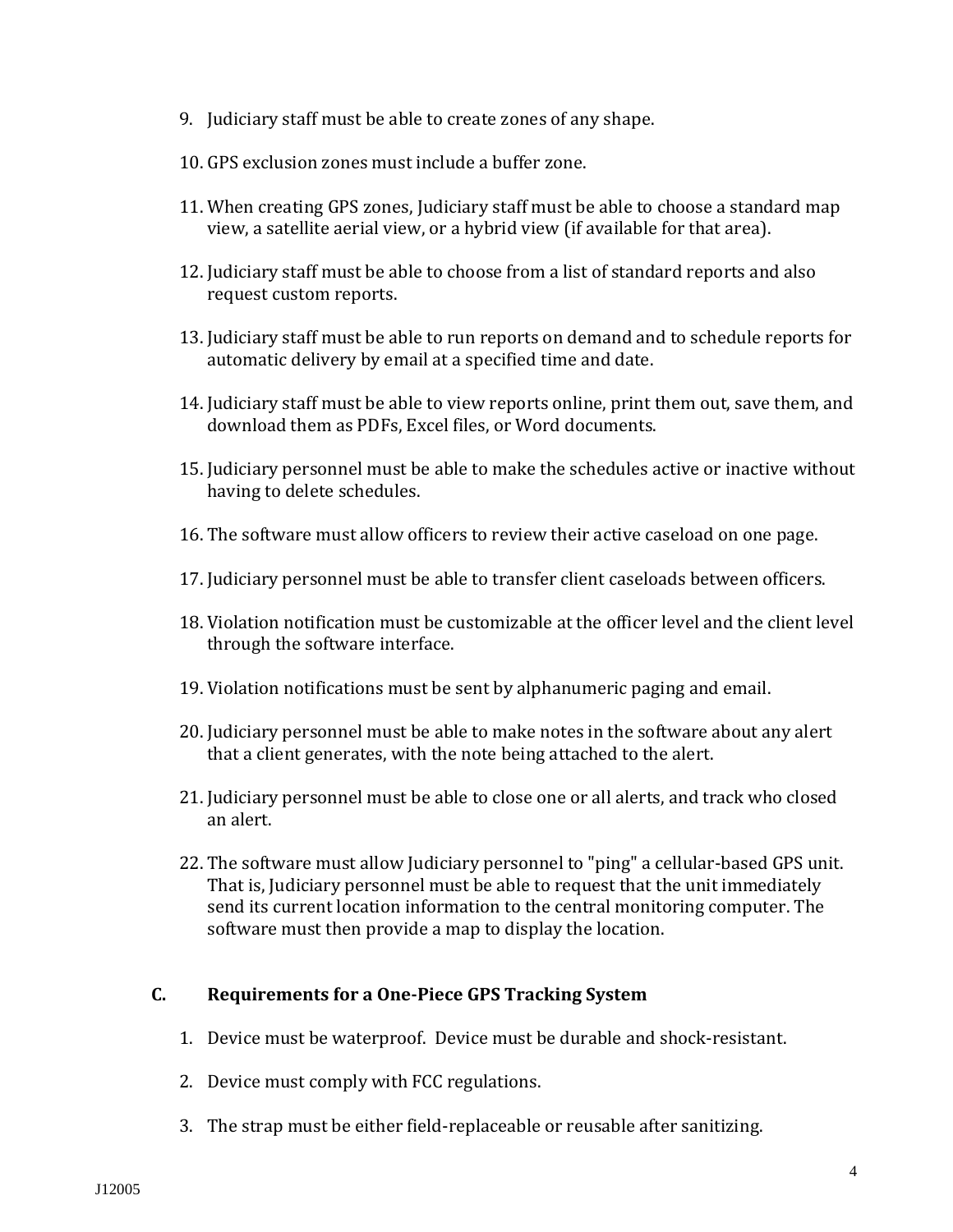- 4. The device's battery must support full functionality for no less than 20 hours, and must be rechargeable for no less than 365 recharge cycles.
- 5. The battery must fully recharge in two hours or less when fully depleted. The participant must be able to recharge the device in the home with a wall charger.
- 6. Device shall include visual method, such as LED's to notify participants of battery level during charging.
- 7. Device must be able to detect tampering with the strap and the case and immediately notify the officer.
- 8. The system must be able to automatically play voice messages to notify client of certain events, such as low battery or battery recharged. Voice messages must be available in English and Spanish.
- 9. Device must be able to send recorded data to the central monitoring computer as often as once per 15 minutes. During an exclusion zone violation, the unit must attempt to record GPS data as often as every minute and report to the monitoring center its required data every minute until the participant exits the exclusion zone.
- 10. Judiciary staff must be able to view the rate at which the device collects GPS data and the rate at which the device communicates the data to the central monitoring computer.
- 11. System must be able to track indoors and incorporate a technology similar or equal to an Advanced Forward Link Trilateration (AFLT) capable system. Contractor must specify AFLT collection rate in cost proposal for AFLT intervals of every 1 minute, every 30 minutes, and every 60 minutes.
- 12. At a minimum, the system must detect, record, and alert Judiciary staff for the following events:
	- a. Low battery
	- b. Battery charging
	- c. Lost location
	- d. Lost cell coverage

# **D. Requirements for a Two piece Active GPS Tracking System**

#### 1. **Transmitter Requirements**

- a. The transmitter shall be approximately 1" x 2.5" X 2.5" and shall attach around the ankle of the offender.
- b. The transmitter shall be lightweight and weigh no more than four ounces.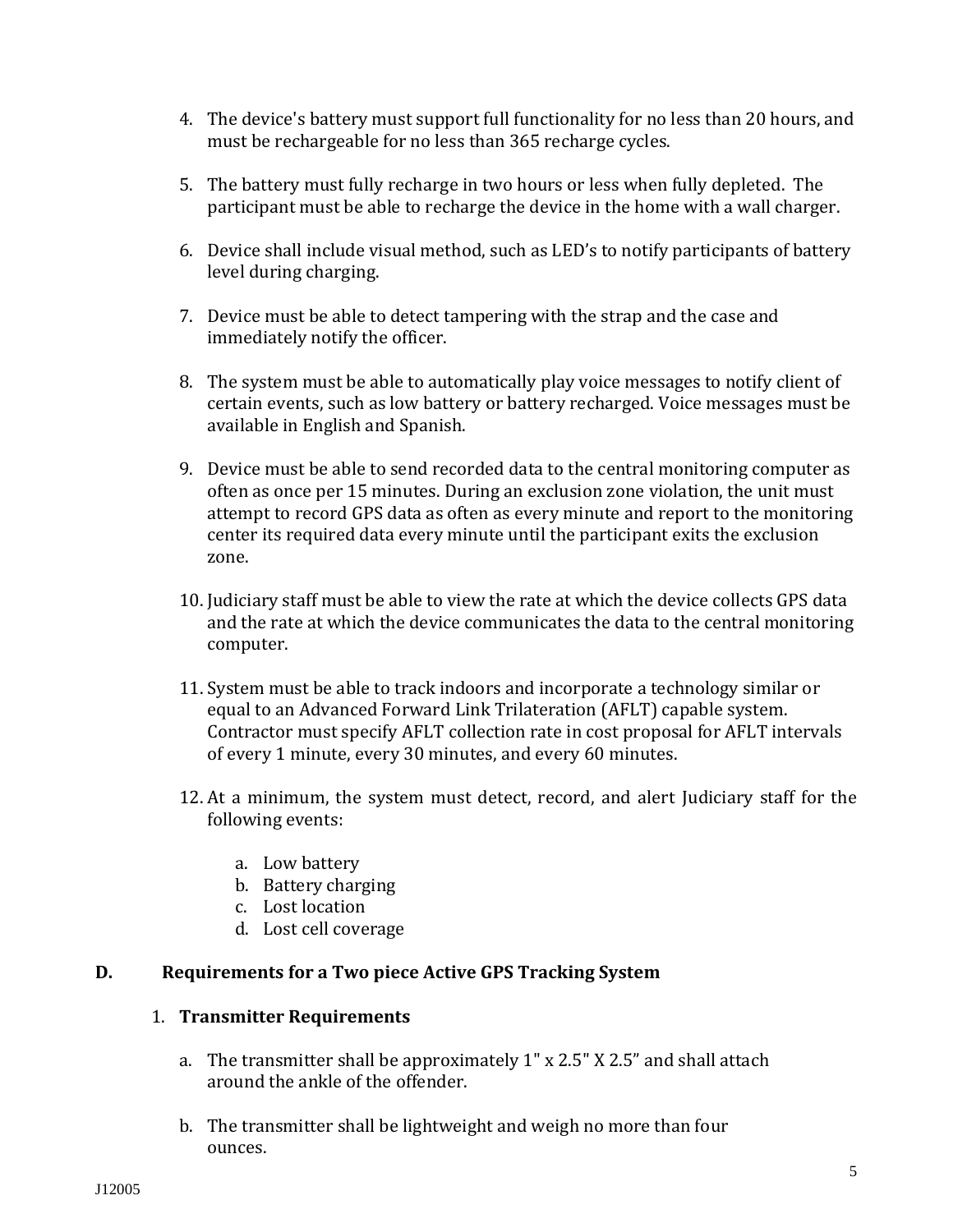- **c.** The transmitter shall send an individually coded signal (no duplication), which has a range of approximately 150 feet.
- d. The transmitter and strap must have tamper resistant features that will enable the transmitter to immediately notify the monitoring center (when in range) of any tamper attempt or removal from the offender's ankle.
- e. Each transmitter must be able to be electronically matched to any receiver/monitor in the field.
- f. The case of the transmitter shall be sealed and be shock and water-resistant, and function reliably under normal atmospheric and human environmental conditions.
- g. The transmitter must emit a signal at a minimum of once every 30 seconds on a continuous basis, during the operating life of the battery and transmit a low battery signal to the receiver/monitor prior to low battery condition.
- h. Judiciary personnel must be able to easily replace, in the field, the strap that attaches the transmitter to the client.
- i. The strap must be small and be made of hypoallergenic material and not of any metal or steel that may cause injury to either the field officer or client.
- j. The batteries powering the transmitter must have an operational life of a minimum of one year.
- k. The transmitter shall be easily installed on the client with minimal training and experience of the installer.
- l. The transmitter shall allow for automatic reset of tamper status.

#### 2. **Home Unit Requirements**

- a. The base station must be easy to install.
- b. The base station must be able to fully communicate with the central computer system over standard phone lines using a standard RJ-l1-C modular telephone connector.
- c. The base station must connect to a standard two-prong.
- d. The base station must have two internal antennas to increase reception and decrease false out-of-range alerts.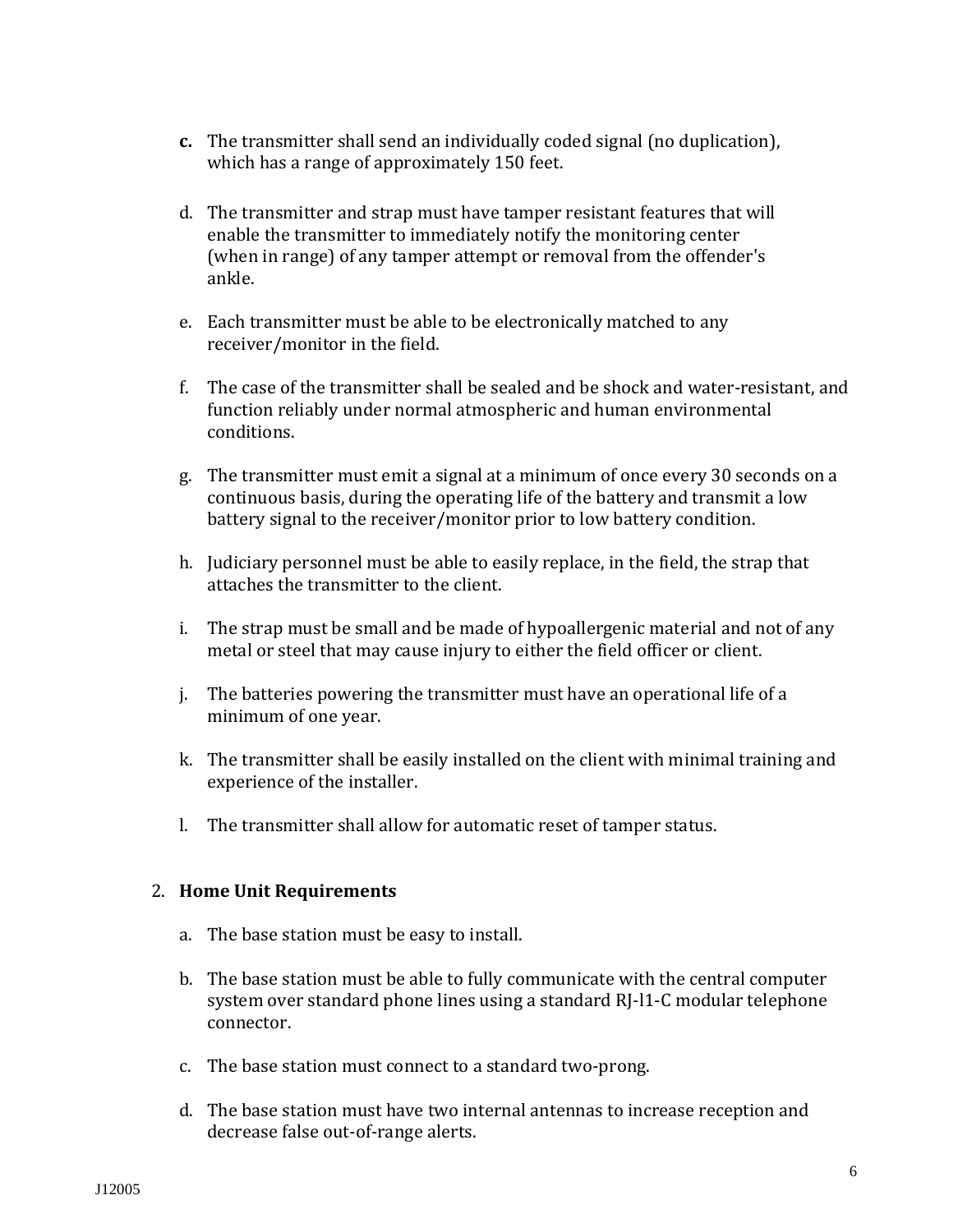- e. The base station's range for receiving transmitter signals must be adjustable from approximately a maximum of 150 feet to a medium range of 75 feet to a short range of 35 feet in order to accommodate residences of different sizes.
- f. The base station must be able to communicate with the central monitoring computer on battery backup for a minimum of 24 hours in the event of an AC power loss.
- g. The base station must be able to seize a telephone line when not in use. It shall not seize a line while in use, but instead shall deliver courtesy tones as a yield warning to any person using the line. If a client refuses to surrender the phone line, the base station shall employ a progressive phone line annoyance feature.
- h. The base station must contain an internal clock and sufficient memory to time stamp and store all events in the event that communication with the central computer system is disrupted.
- i. The base station shall detect and time-stamp the following events at a minimum and promptly communicate them to the central computer (as long as phone service is available):
	- 1. The transmitter enters the base station's range.
	- 2. The transmitter leaves the base: station's range after a preset time interval that is adjustable from 2 to 10 minutes.
	- 3. Tampering by cutting or by severing the transmitter strap (while in range of the receiver). If a tamper occurs while out of range of the base station, then the tamper alert signal shall be reported when the client enters the range of the base station.
	- 4. Loss and/or restoration of the home's AC power.
	- 5. Loss and/or restoration of the home's telephone service (the phone service loss must be reported as soon as the telephone line is restored, including the actual time of the service loss).
	- 6. Low transmitter battery.
	- 7. Attempts to open the base stations casing.
	- 8. Docking and undocking of the tracking unit.

# **E. Active GPS Portable Tracking Unit Requirements**

- 1. The tracking unit must be small and lightweight so that it can be hand-carried or clipped to a belt.
- 2. The tracking unit should be sturdy and durable, and able to continue to function normally after a four-foot drop.
- 3. The tracking unit must detect the presence/absence of the client's transmitter and acquire GPS signals to record its location as the client travels around.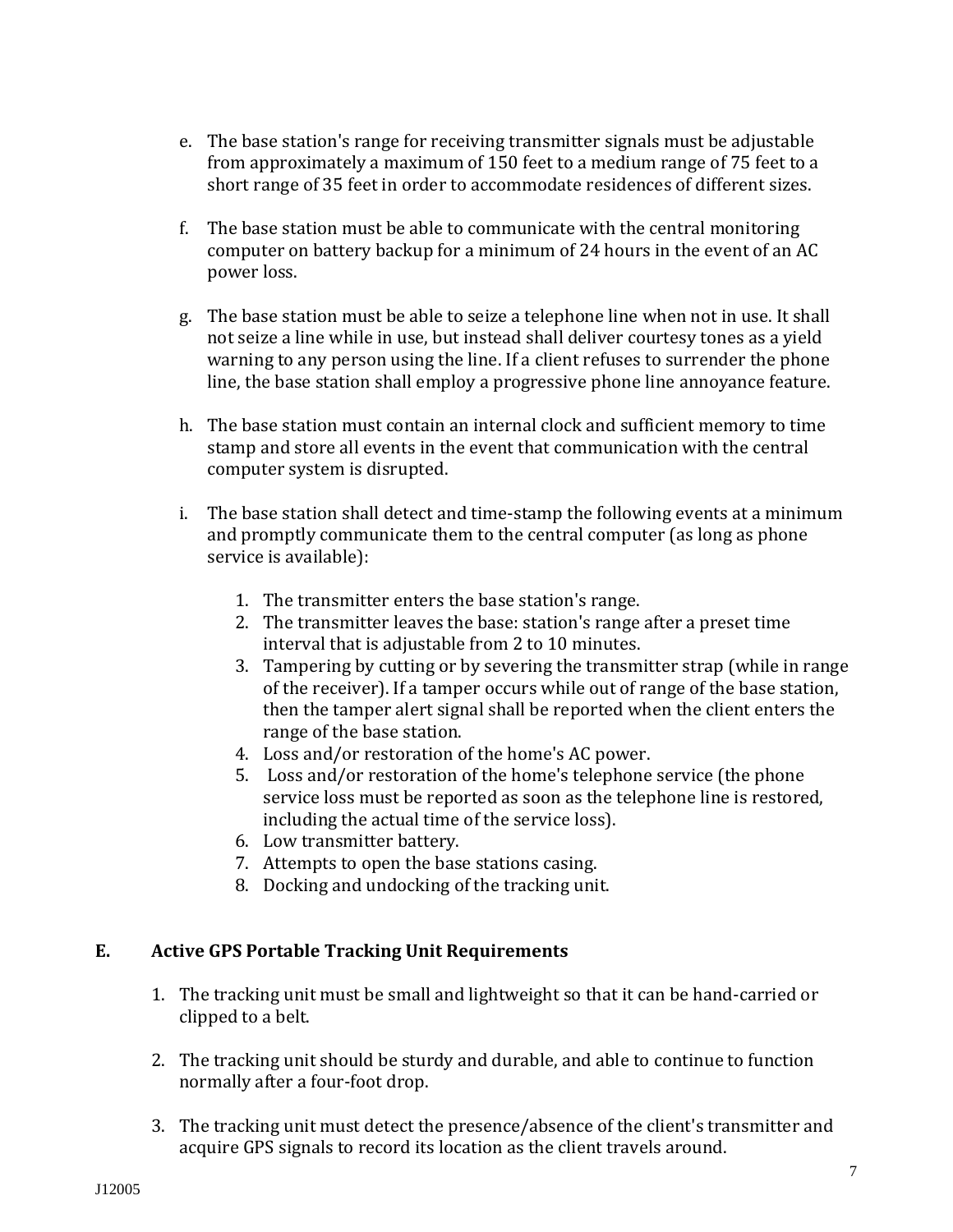- 4. The tracking unit must be able to be charged through a car's cigarette lighter (or 12 volt power outlet), AC wall outlet through the base station.
- 5. The tracking unit must be able to record GPS data at preset intervals from 1 to 10 minutes. Judiciary personnel should be able to set and change this data collection rate through the software interface.
- 6. The tracking unit must be able to send collected data to the central monitoring computer at least once per minute. Judiciary personnel should be able to set and change this data reporting rate through the software interface.
- 7. The tracking unit must be able to be adjusted to the reporting mode (active or on demand) without swapping equipment. Judiciary personnel should be able to set and change reporting mode through the software interface.
- 8. The tracking unit's reception range for the transmitter's signals must be adjustable from a minimum of approximately 10-20 feet to a maximum of approximately 50 to 80 feet.
- 9. The tracking unit must include an adjustable length of time for a transmitter to be out of range before recording a violation. The length of time should be adjustable between 2 and 10 minutes.
- 10. The tracking unit must be able to detect and report if the offender attempts to tamper with the case.
- 11. The tracking unit must be able to detect if the tracking unit is in motion.
- 12. The tracking unit must include an icon to indicate the tracking unit's battery charge. The icon should indicate ample charge, re-charging needed, and battery shut-down imminent.
- 13. The tracking unit must include notification to indicate when GPS is lost, the transmitter is out of range, or the cellular service is not available. Judiciary personnel should be able to enable or disable these icons through the software interface.
- 14. The tracking unit must be equipped with a field replaceable battery or a sealed internal battery with a life of up to 20 hours when fully charged, and will maintain a 20-hour life for no less than 365 recharges. The battery should be fully recharged in six hours or less, depending on the level of depletion.
- 15. The tracking unit must be able to store up to 1,000 events in memory.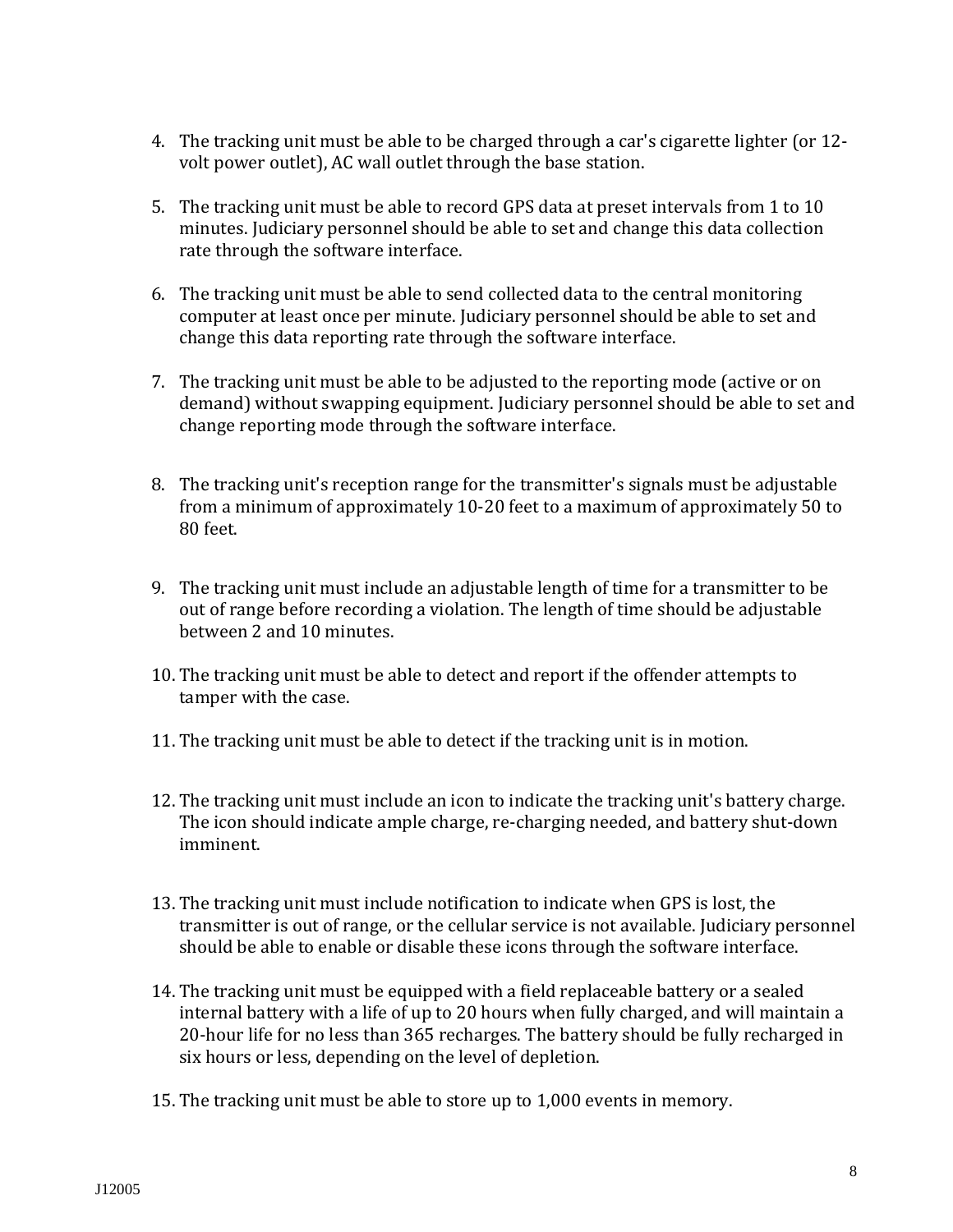- 16. The tracking unit must be able to display pre-set text messages for violations to communicate violation information to the client. The message display features shall be adjustable by Judiciary personnel.
- 17. Judiciary personnel must be able to send scheduled pre-defined text messages to the client's tracking unit, as well as on-demand free-text messages.
- 18. The tracking unit must include a method for clients to acknowledge that they have received and read alert text messages and on-demand messages. This acknowledgement shall be time stamped, stored, and available for Judiciary personnel to review through the software interface.

#### **F. Requirements for a Passive GPS Tracking System**

- 1. The passive GPS tracking system should use the same transmitter and base station as the two-piece active GPS tracking system.
- 2. The tracking unit should weigh less than 9 ounces.
- 3. The tracking unit should be approximately 5" x 3" x 1.75".
- 4. The tracking unit must be able record GPS at preset intervals from 1 to 10 minutes. Judiciary personnel should be able to set and change this data collection rate through the software interface.
- 5. The tracking unit shall receive signals from transmitter units at a range of approximately 50 feet.
- 6. The tracking unit shall have an adjustable window of time for a transmitter out of range message. The window of time should be adjustable to 2 - 10 minutes.
- 7. The tracking unit shall detect and report the tamper and battery status of the transmitter when a transmitter signal is detected.
- 8. The tracking unit must be able to detect if the tracking unit is in motion.
- 9. The tracking unit shall have an LED to indicate battery life.
- 10. The tracking unit must be able to be charged through a car's cigarette lighter (or 12 volt power outlet), AC wall outlet, and through the base station.
- 11. The tracking unit shall have LEDs which Judiciary staff can configure to indicate when GPS or transmitter signal strength is lost.
- 12. The tracking unit shall have a field replaceable battery. The battery should last for one year or 365 charge cycles.
- 13. The tracking unit must be able to store up to 1,000 GPS points in memory.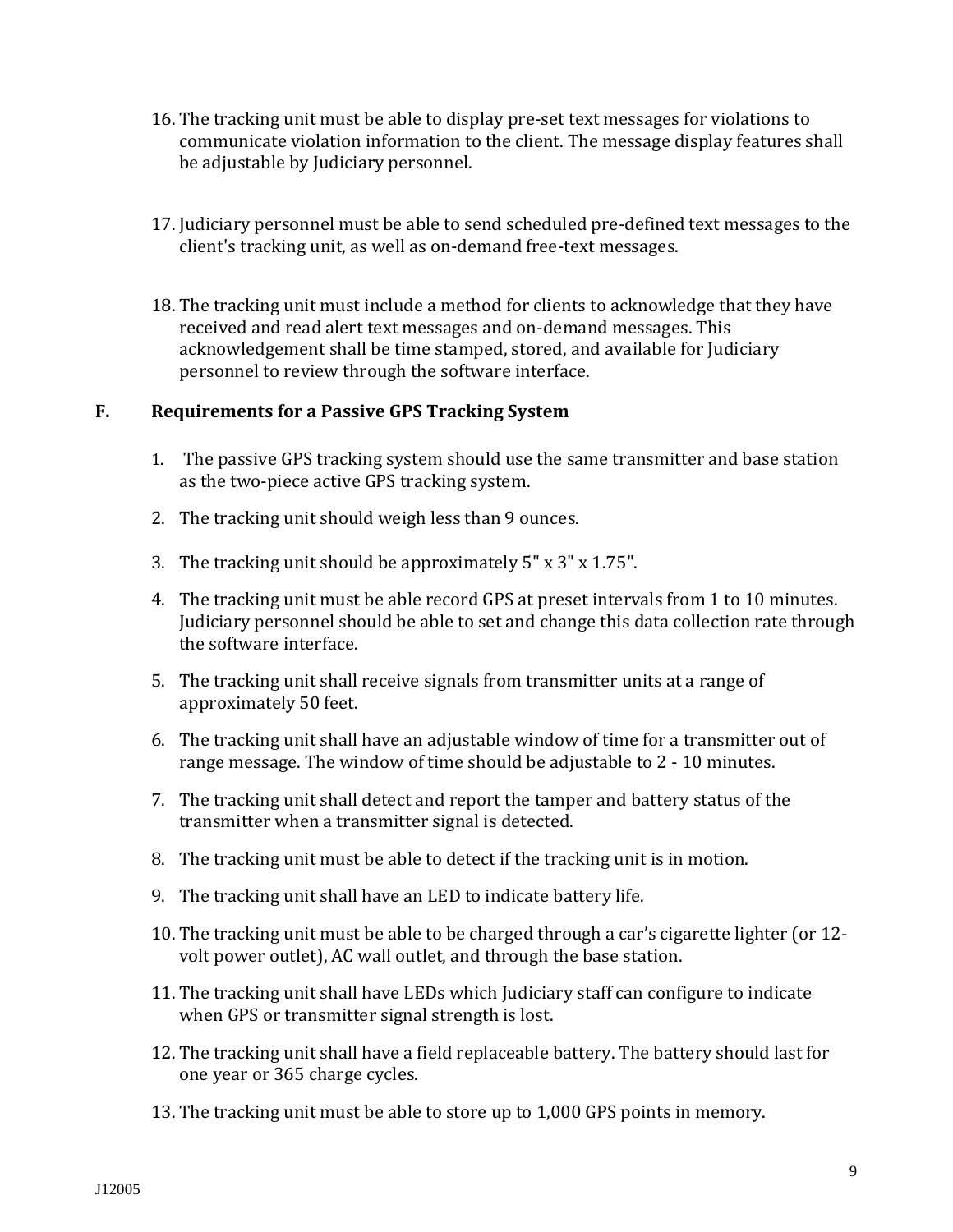14. The tracking unit must send all collected data to the central monitoring computer when docked to the base station (as long as phone service is available).

#### **G. Requirements for RF Monitoring**

The system must detect and report the following events at a minimum:

- 1. Unauthorized absences from the residence
- 2. Failure to return to the residence after a scheduled absence
- 3. Missed calls from the receiver
- 4. Location verification failure (if the receiver is using a landline)
- 5. Equipment malfunctions
- 6. Tampering with equipment
- 7. Loss of electrical power or telephone service
- 8. Low battery condition of the transmitter

# **1. Transmitter Requirements**

- a. The transmitter shall be approximately 1" x 2.5" x 2.5" and shall attach around the ankle of the offender.
- b. The transmitter shall be lightweight and weigh no more than four ounces.
- c. The transmitter shall send an individually coded signal (no duplication), which has a range of approximately 150 feet.
- d. The transmitter and strap must have tamper resistant features that will enable the transmitter to immediately notify the monitoring center (when in range) of any tamper attempt or removal from the offender's ankle.
- e. Each transmitter must be able to be electronically matched to any receiver/monitor in the field.
- f. The case of the transmitter shall be sealed and be shock and water-resistant, and function reliably under normal atmospheric and human environmental conditions.
- g. The transmitter must emit a signal at a minimum of once every 30 seconds on a continuous basis, during the operating life of the battery and transmit a low battery signal to the receiver/monitor prior to low battery condition.
- h. Judiciary personnel must be able to easily replace, in the field, the strap that attaches the transmitter to the client.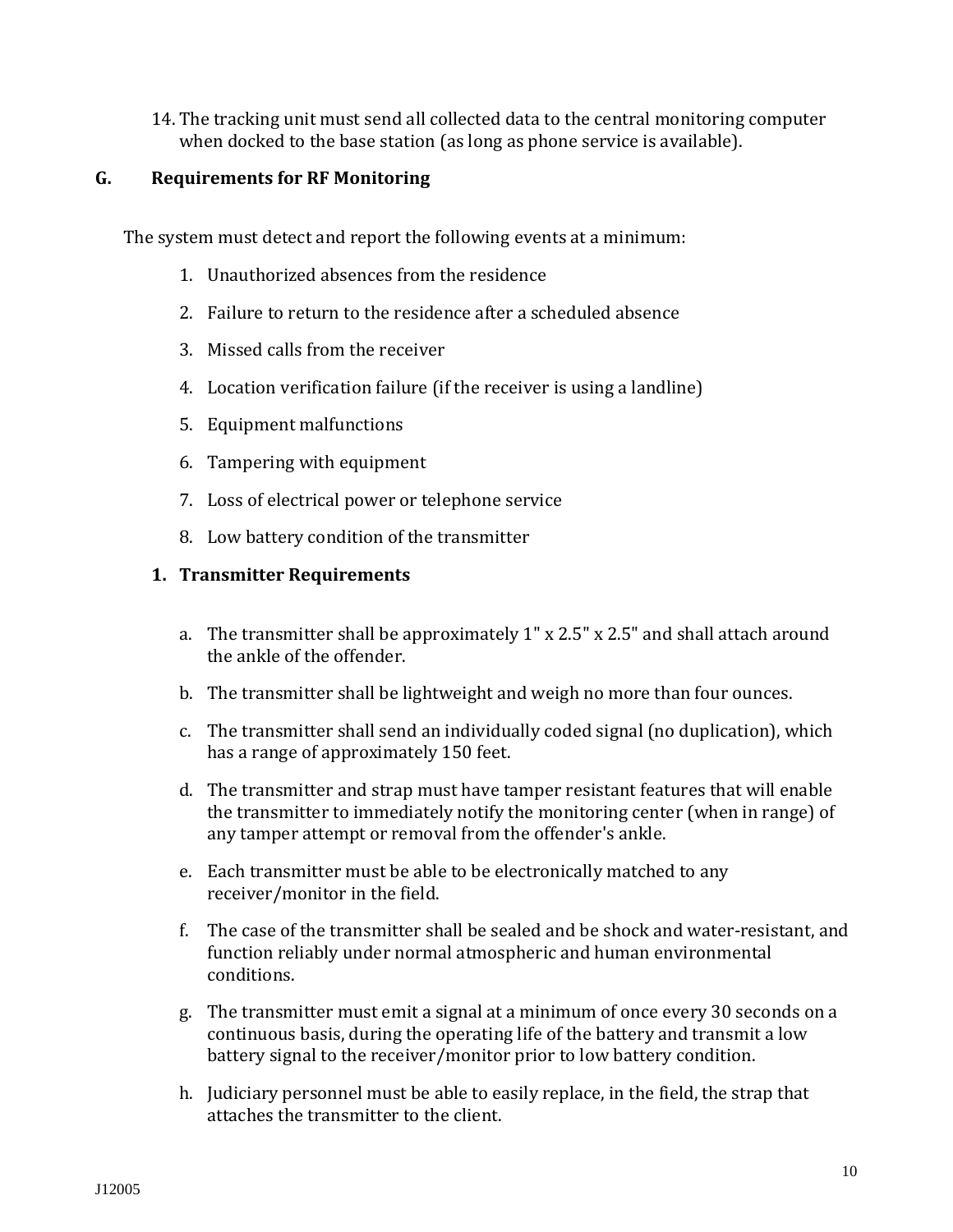- i. The strap shall be made of hypoallergenic material and not of any metal or steel that may cause injury to either the field officer or client.
- j. The batteries powering the transmitter must have an operational life of one year.
- k. The transmitter shall be easily installed on the client with minimal training and experience of the installer.
- l. The transmitter shall allow for automatic reset of tamper status.

# **2. Home Unit Requirements**

- a. The receiver/monitor shall be easily installed in a central location in the individual's home near the telephone and weigh no more than five pounds.
- b. The receiver/monitor shall be capable of full communications to the central computer system by connection to a standard RJ-11-C modular telephone connector.
- c. It shall be easily installed on a standard pulse or touch-tone telephone as well as a standard two-prong, AC power source by the designated employee with minimum training in installation.
- d. The receiver/monitor shall indicate that it is receiving the signal from the transmitter.
- e. The receiver/monitor shall have dual internal antennas that will maximize the receiver/monitor's ability to detect the transmitter signal within the participant's home.
- f. The receiver/monitor shall have an adjustable range for receiving transmitter signals. The range shall be adjustable from a approximately a maximum of 150 feet to a medium range of approximately 75 feet to a minimum of approximately 35 feet.
- g. The receiver/monitor shall have a programmable callback time that can be tailored by the Judiciary through the central computer. The default callback time can be made variable by the Judiciary.
- h. Each receiver/monitor shall be able to be matched to any transmitter in the agencies inventory by field staff without having to be sent back to the factory.
- i. The receive/monitor shall be able to communicate with the host computer on battery backup in the event of an AC power loss.
- j. The receiver/monitor shall be capable of seizing a telephone line when not in use. It shall not seize a line while in use.
- k. The receiver/monitor shall contain an internal clock and sufficient memory to continue and store with a time stamp, all events that may occur for a least one week, in the event the communication link with the central computer system is disrupted.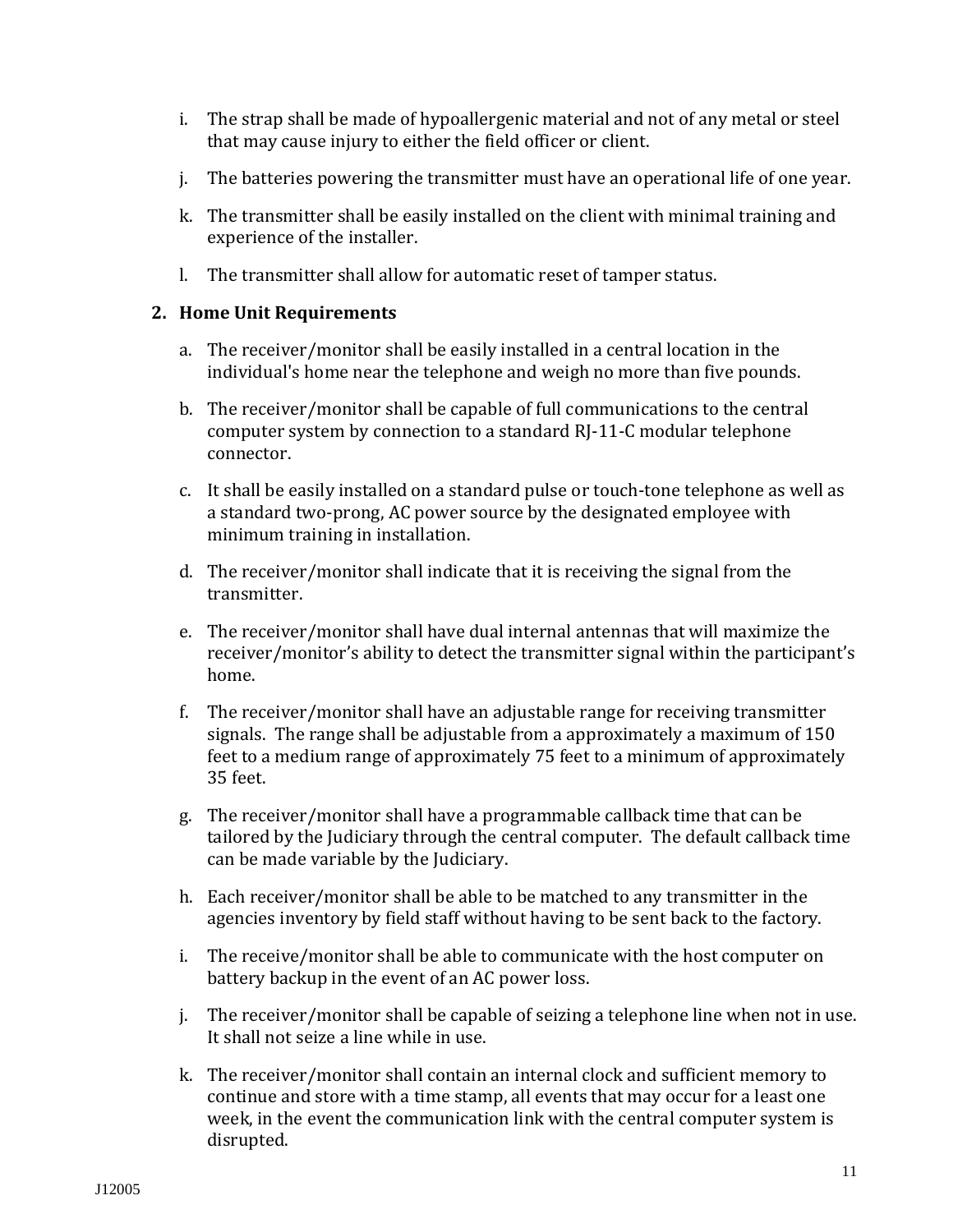l. The receiver/monitor must be able to report a tilt message for either Cellular or Landline unit should the participant move the receiver/monitor.

#### **H. Cellular Home Unit Requirements**

- 1. The receiver/monitor shall be capable of full communications to the central computer system and should also be capable of full communications to the central computer system using a GSM or CDMA cellular network.
- 2. The receiver/monitor shall be easily installed in a central location in the client's home near the telephone and weigh no more than five pounds.
- 3. It shall be easily attached to a standard two-prong, AC power source by the designated employee with minimum training in installation.
- 4. The receiver/monitor's cellular telecommunications provider set up shall be invisible to Judiciary.
- 5. The receiver/monitor shall provide LEDs to report the status of the power.
- 6. The receiver/monitor shall have dual internal antennas that will maximize the receiver/monitor's ability to receive the transmitter signal within the client's home.
- 7. The receiver/monitor shall have an adjustable range for receiving transmitter signals. The range shall be adjustable from a maximum of approximately 150 feet to a medium range of approximately 75 feet to a minimum of approximately 35 feet.
- 8. The receiver/monitor must be able to function normally on battery backup for up to 48 hours in the event of an AC power loss.
- 9. The receiver/monitor shall have a programmable callback time that can be tailored by the Judiciary.
- 10. The receiver/monitor must be able to report a tilt message for either Cellular or Landline unit should the participant move the receiver/monitor.
- 11. Each receiver/monitor shall be able to be matched to any transmitter in the agencies inventory by field staff without having to be sent back to the factory.
- 12. Each receiver/monitor shall detect other transmitters as guest detect when detected.
- 13. The receiver/monitor monitor shall be able to communicate with the host computer on battery backup in the event of an AC power loss.
- 14. The receiver/monitor shall be able to store with a time stamp, up to 1000+ messages, in the event the communication link with the central computer system is disrupted.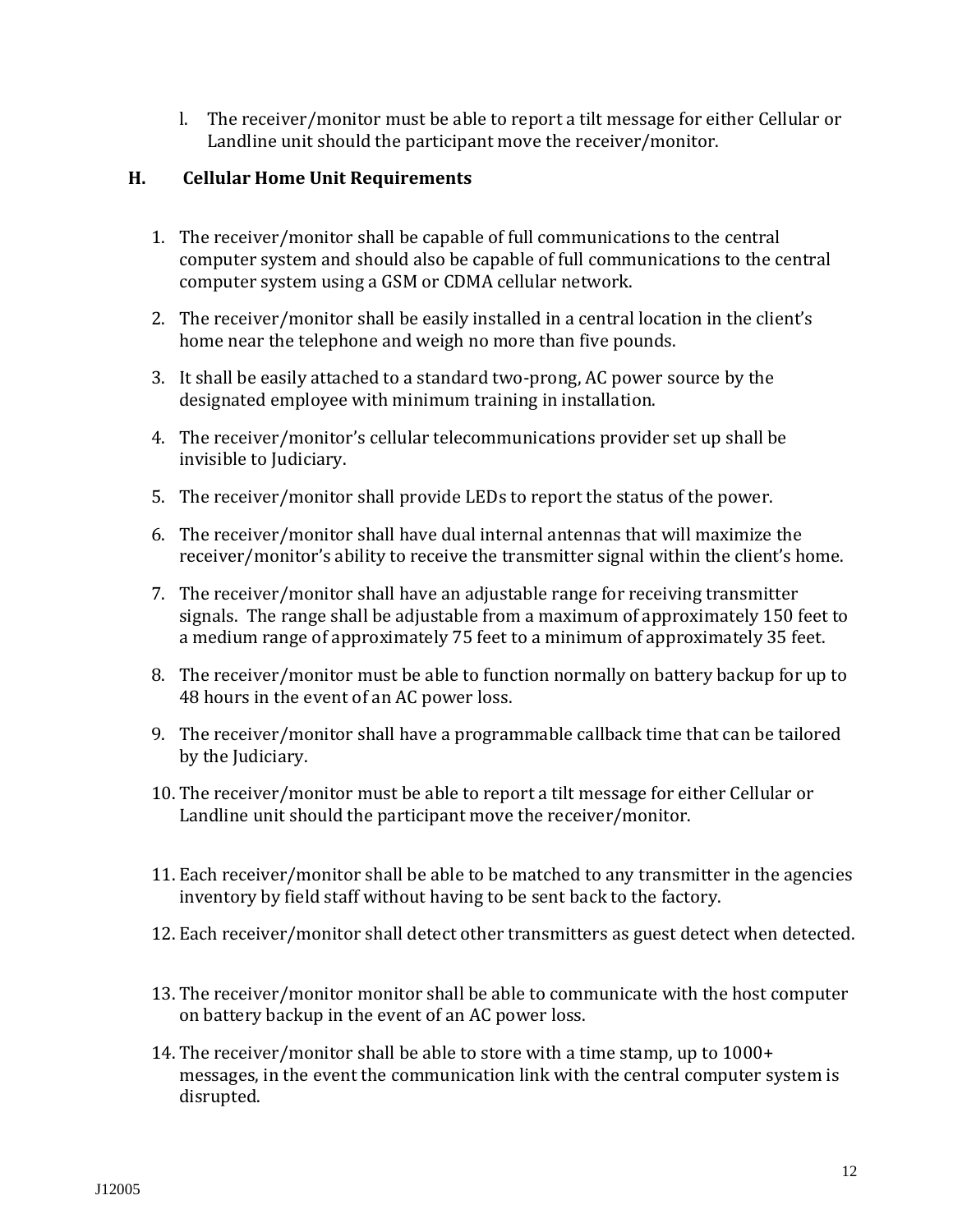# **I. Portable Monitoring Units**

- 1. Contractor shall offer portable monitoring units, which can be hand carried or used in an automobile to detect and identify nearby clients who are wearing a transmitter.
- 2. The portable unit must receive signals from transmitter units at a range of approximately 300 feet.
- 3. The portable unit must receive signals from a transmitter (when in range) regardless of where the transmitter is located (e.g., home, work, meetings).
- 4. The portable unit shall provide Judiciary staff with the tamper status of the transmitter and the battery status of the transmitter when a transmitter signal is detected.
- 5. The portable monitoring unit must operate from both an internal battery and be powered from the car's cigarette lighter.
- 6. The portable unit must be supplied with a short whip antenna.

# **J. Requirements for a Transdermal Alcohol Monitoring System**

- 1. The Contractor's transdermal alcohol monitoring system must consist of a transmitter worn around an offender's ankle 24x7, which detects the presence of alcohol consumed by the offender's, and a receiver that detects the transmitter's signal and reports the monitoring data to the central monitoring computer.
- 2. The transmitter will not require active participation from the offender and shall automatically measure and record the offender's transdermal alcohol level on a regular basis, regardless of the offender's location.
- 3. The Transmitter must be water-resistant, shock-resistant, and contain tamper detection.
- 4. When the transmitter's battery runs low, the system must generate a low battery alert that gives staff ample opportunity to replace or charge the battery before it becomes exhausted.
- 5. The receiver/phone must be able to communicate with the central monitoring computer using either cellular or landline communication methods.
- 6. If the receiver/phone loses communication connections, then the unit being used must store messages in a non volatile memory.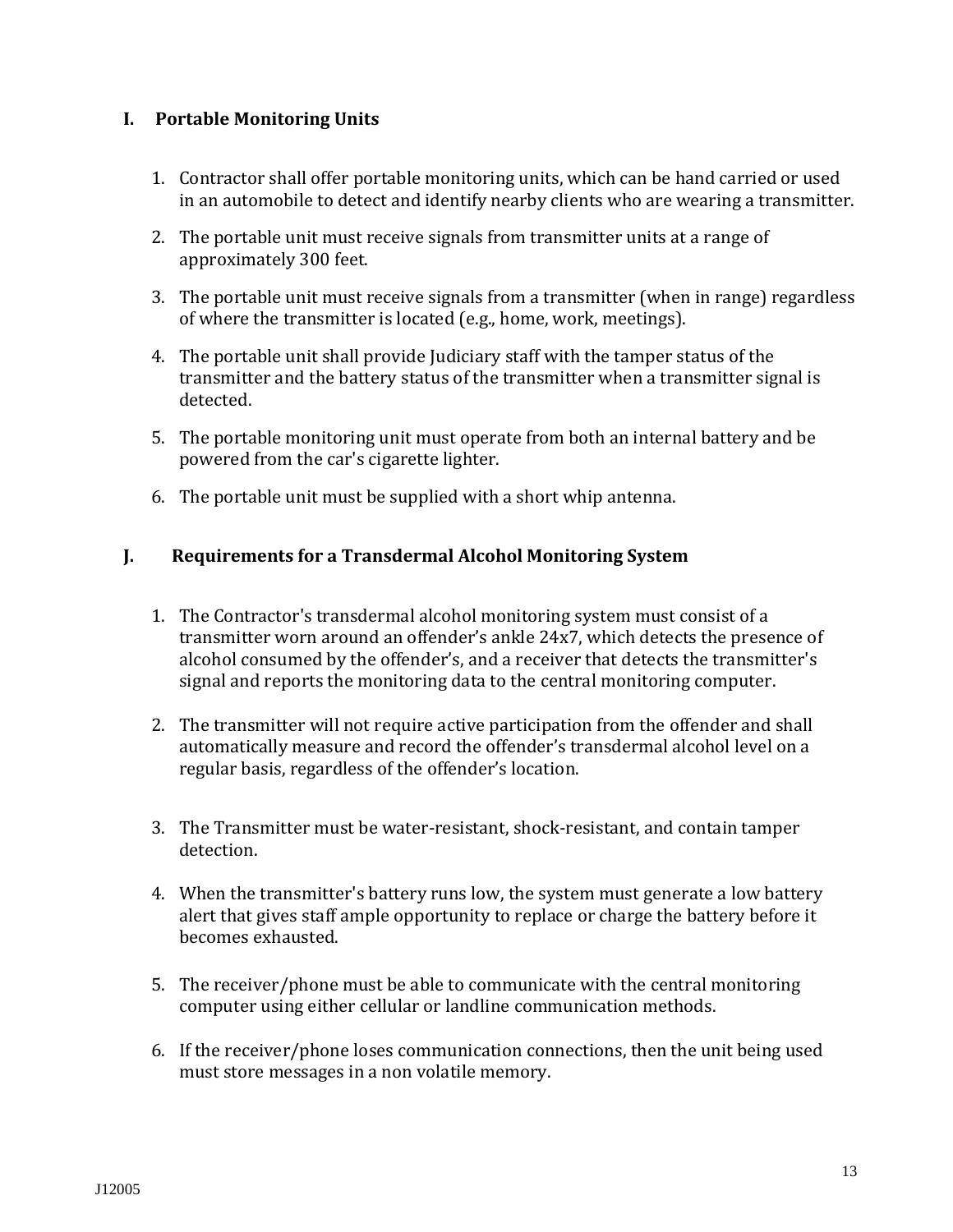- 7. The receiver/phone must be able to be powered or charged by the offender's home electric service.
- 8. If an in home base receiver is used and loses power, a backup battery must support normal functioning for up to 48 hours. If the battery becomes depleted before power is restored, the receiver must send a low battery message at least 10 minutes before it shuts down.
- 9. At a minimum, the system must detect, record, and alert Judiciary staff within 15 minutes for equipment tampers. Additionally, the monitoring center staff must be able to detect, record, evaluate and alert Judiciary staff within 2 hours of the receipt of the presence of alcohol consumption event.
- 10. Contractor shall state or describe devices reporting capabilities and associated time lines for reporting (examples, only when in range of a home device, real time regardless of location, only when used in combination with another monitoring/tracking technology).

# **3. Requirements for a Remote Alcohol Testing System**

- a. At the time of enrollment, the unit should record certain verifications (voice, fingerprint, picture, etc.) from the client.
- b. The unit must ensure that only the enrolled client blows the breath test by performing verification test (voice, fingerprint, picture, etc) before each breath alcohol test. The unit must compare this verification "template" to the stored verification of the client.
- c. The unit shall use voice commands or monitoring center staff to prompt the offender to respond properly to the verification process.
- d. The unit must produce numerical results that have an accurate and direct correlation with the offender's blood alcohol content (BAC), and report these results to the host computer.
- e. The unit must measure the presence of alcohol/ethanol only and Offerors must indicate if their device requires regular calibration. The unit must not respond to natural gas or acetone and it must be regularly calibrated.
- f. The unit must allow the tests to be administered in a variety of methods:
	- Randomly within a time window specified by Judiciary staff.
		- Scheduled, as specified by Judiciary staff.
	- On-demand when requested by Judiciary staff.
- g. The unit must be easily installed by Judiciary personnel.
- h. The unit must connect to the telephone network with a standard RJ 11-C jack. A telephone cord and modular plug must be provided with the unit.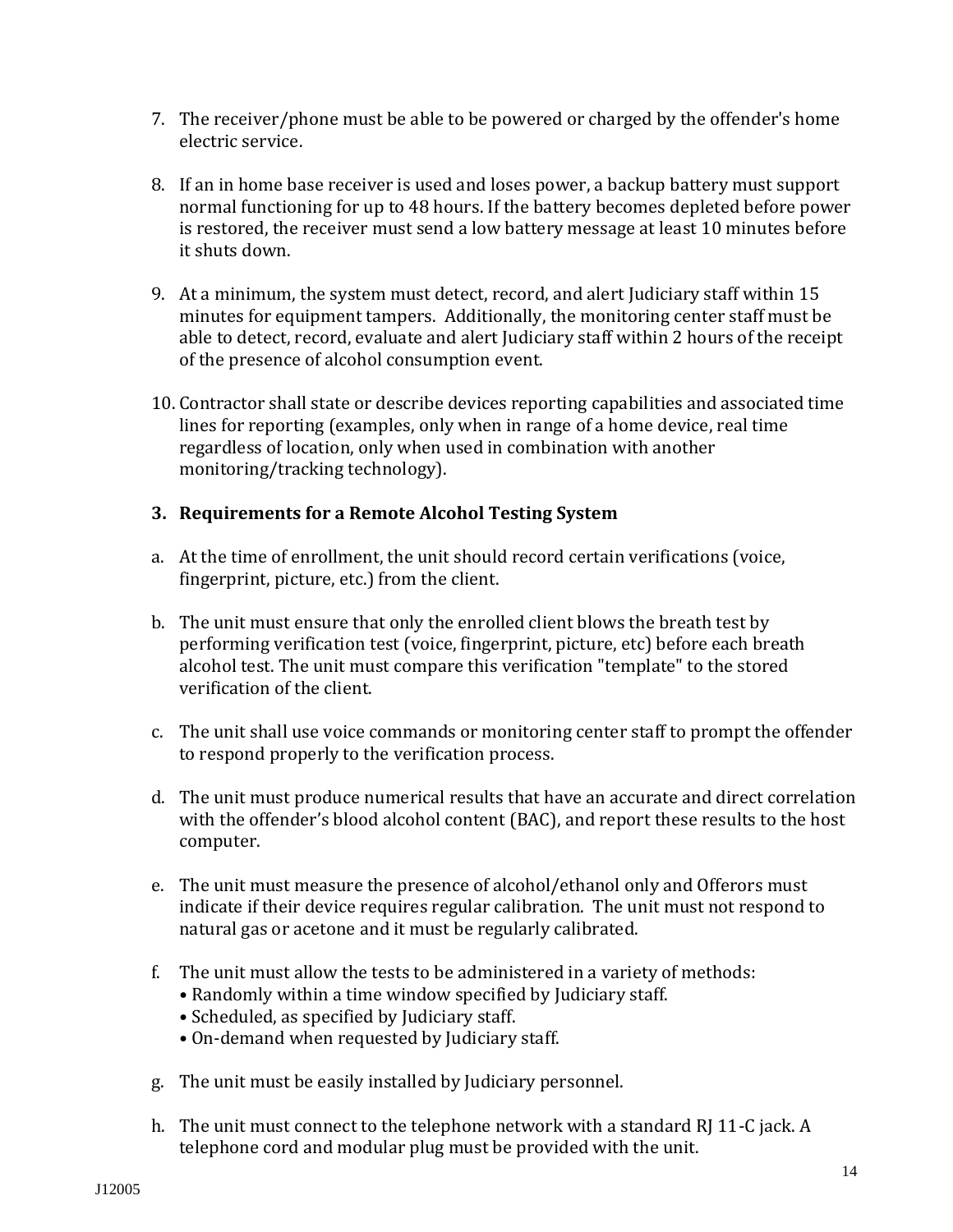#### **K. Voice Verification Requirements**

- 1. The Provider must be capable of providing a biometric voice verification technology that is capable of verifying a participant's presence or absence at a specific location(s) according to a defined schedule.
- 2. The system should require no hardware or equipment installed on the participant or placed in their homes.
- 3. The system should simply use regular telephone lines and service.
- 4. The system should use a voice verification technology, the Public Switched Telephone Network and a standard telephone to verify the presence of an individual at a specified location or locations.
- 5. The system should use a computer to generate random calls to authorized locations during specified time periods. The identity of the individual should be verified using a state-of-the-art voice verification technology.
- 6. The system should be capable of accepting incoming calls from individuals that are required to report in from remote locations. On all incoming calls, the Automated Number Identification (ANI) of the originating phone number should be validated, in addition to the verification of the individuals' identity.
- 7. If a call is placed and a match is not made, there is no answer or the answering party does not cooperate, it is assumed that the program participant is not at the authorized location and a verification failure is recorded. The system will automatically repeat the call back verification attempt within a specified time frame. If consecutive attempts result in a failure, an exception is created and the program participant's supervisor is immediately notified by the system.
- 8. The system must have the ability to identify the offender's presence at a prescribed location. The number of prescribed locations/tracking should not be less than 10 different locations.
- 9. The system shall work by comparing an offender's voice to a "voiceprint."
- 10. The system shall allow instant, audible voice verification replay sessions via the Internet.
- 11. The system must allow alert notifications through e-mail or pager.
- 12. The system must allow on-screen access to offender compliance history

# **L. Monitoring Center Requirements**

a. Monitoring services are to be provided by the Contractor 24 hours a day, seven days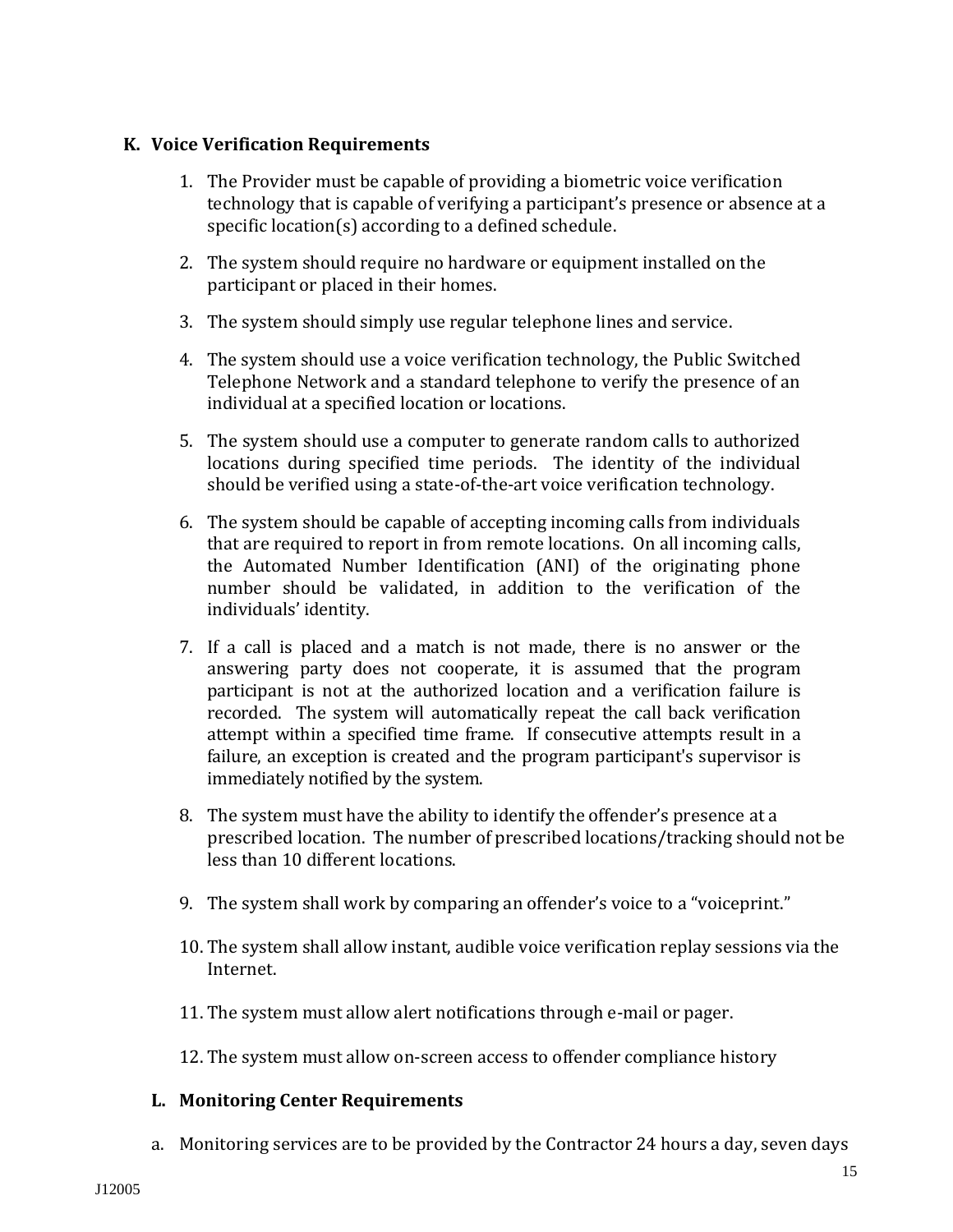a week, for all participants.

- b. The monitoring center must provide support, at no additional cost, which should be available, toll-free, 24 hours per day, 365 days per year. Available support must include equipment troubleshooting, event interpretation, client status checks, application questions, and updates in the event access to a web-enabled computer is not available.
- c. Contractor must provide all services associated with monitoring and reporting client activities. This includes the following for all clients:
	- 1. **Data Entry** -Contractor staff shall be available at no additional charge to Judiciary providing to Judiciary the ability of the Contractor to enter all data including enrollment, curfew/schedule modification, equipment assignment and configuration, and termination for each client. **Judiciary staff will be responsible for entering and modifying zones.**
	- 2. **Data Transmission** -Contractor's field equipment shall transmit all client activity data to the Contractor's central computer at no charge to the participant or Judiciary.
	- 3. **Data Maintenance &. Retention** -Contractor shall maintain and retain all data compiled during a client's term of home detention, including enrollment, curfew/schedule modification, equipment assignment and configuration, violations, equipment status, and termination data.
	- 4. **Violation Notification** -The Judiciary will specify which notifiable events shall require violation notification. Contractor shall offer customizable methods and parameters of violation notification and shall accommodate changes at the Judiciary, Officer, and participant levels. Methods for notification shall include next day, next business day, email, text to cell or pager, and fax.
- d. Monitoring center staff must be trained and certified by the OEM for the equipment and systems for which they provide support.
- e. Contractor must have a dedicated training department, comprised of experienced and certified trainers. The training department must be responsible for the initial training and ongoing training of monitoring center staff.
- f. The training period for all monitoring center staff shall be no less than one month, with regular re-certification training and ongoing training.
- g. Contractor shall provide a secure monitoring center and facility The Contractor shall describe the physical security of the monitoring center facility.
- h. Contractor shall describe its ability to supply backup power in the event of a power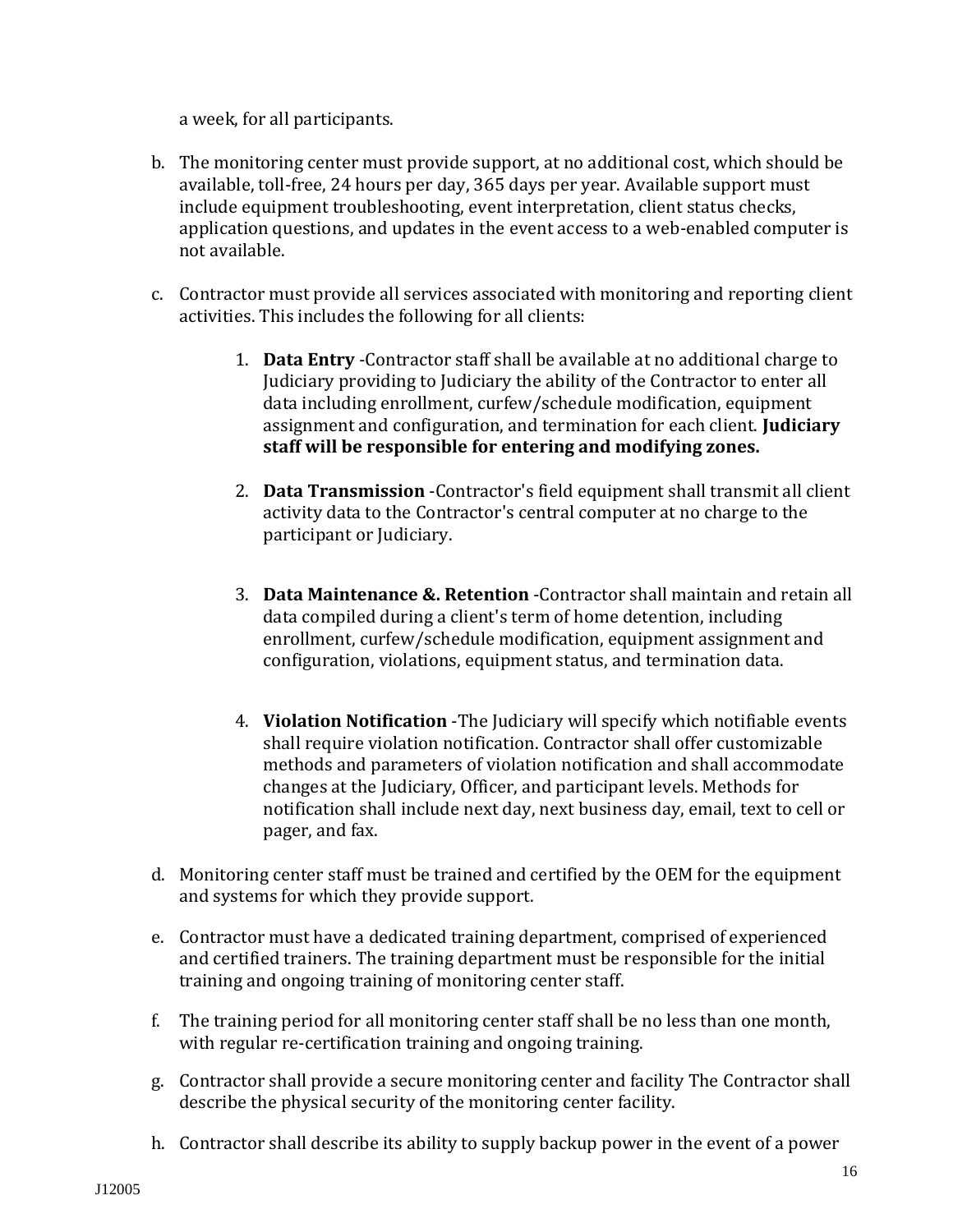outage.

i. All calls to the Contractor's monitoring center must be recorded. Recordings must be provided upon request and must be stored for a minimum of five years.

# **2.3. Customer Support Requirements**

- a. Contractor shall supply an account manager who is trained, certified, and periodically recertified by the OEM of the equipment provided for this program. The account manager will provide, at a minimum, the following services:
	- 1. Assistance with inventory management, including ordering, returning, and the repairing/upgrading equipment.
	- 2. On-site initial training and refresher training at local offices as requested by the Judiciary.
	- 3. Troubleshooting assistance, including on-site installation assistance as requested by the Judiciary, and emergency on-site assistance.
	- 4. Liaison between the Judiciary and the monitoring center or internal account representative, engineering, corporate headquarters
- b. Contractor must have a dedicated monitoring customer service department devoted to new program implementations, complaint resolution, and programmatic and Judiciary setup assistance.
- c. The equipment must be under warranty and maintenance agreement with the manufacturer. The Judiciary must receive all revisions to equipment, as they become available, at no additional cost. The Contractor must include warranty information in its response.
- d. At no additional cost, the Contractor shall supply a 10% spare level of equipment to be maintained at the Judiciary's office for use as immediate replacements, when needed.
- e. Contractor must supply a reasonable amount of consumables, such as straps and batteries; at no additional charge.

# **2.4**. **EQUIPMENT WARRANTY/MAINTENANCE**

Quality of Product. Equipment offered for purchase shall be new, in normal working condition and in accordance with the manufacturer's specifications.

Warranty. The Contractor shall warrant against defects in material and workmanship to include all parts and labor (**upon Judiciary discovering through normal troubleshooting, with assistance from Contractor, that a warrantable repair is**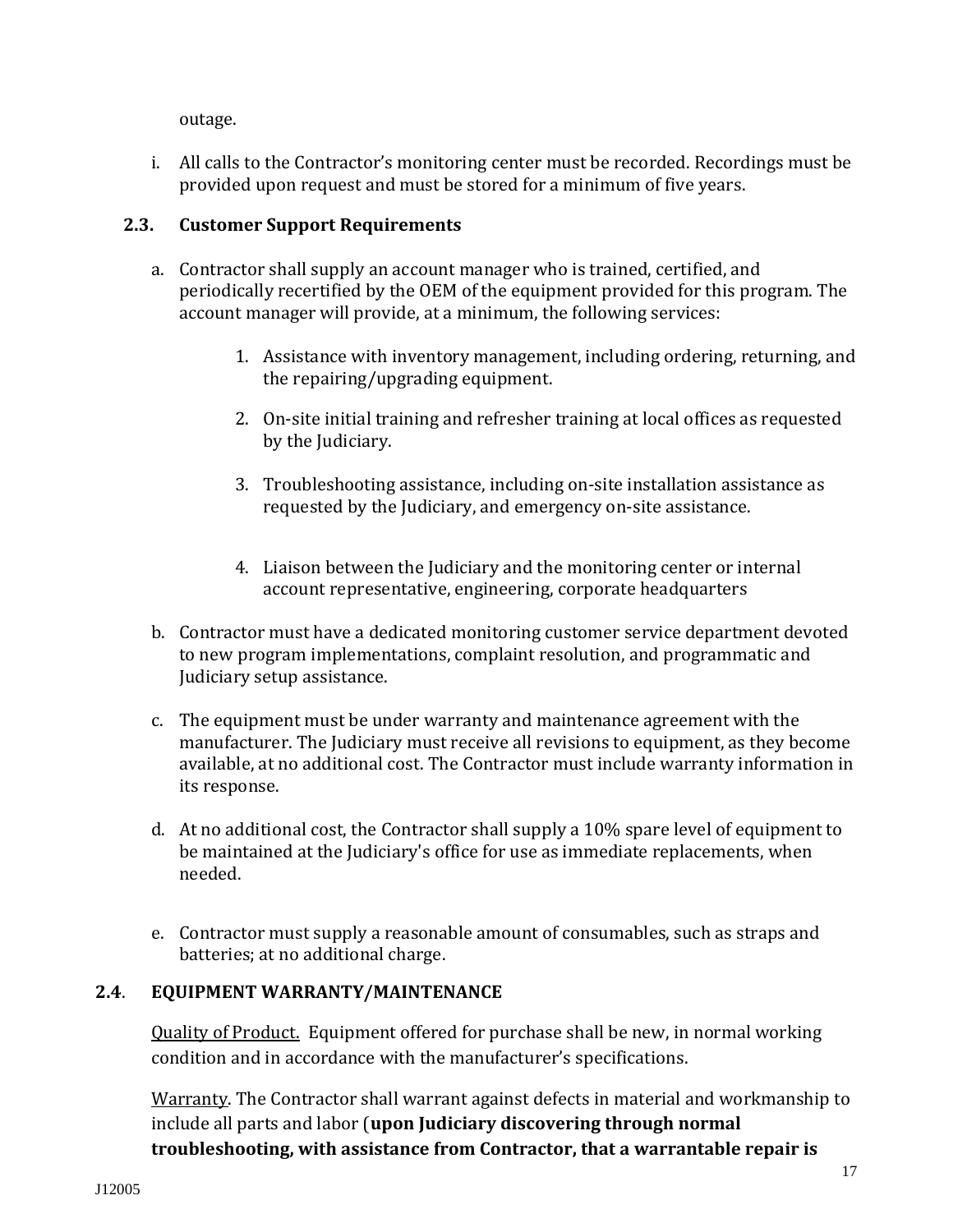**necessary**) for a minimum period of **one (1) year** from the date of acceptance by the Judiciary. It shall be free from defects which may render it unfit for use. Damaged or rejected items must be immediately removed from the site and replaced with items of the quality required by these specifications. Failure to replace or to remove any rejected item shall not relieve the Contractor from the responsibility imposed upon him by the contract.

In addition to any other remedies which the Judiciary may have under the Agreement or otherwise, Contractor agrees that if the quality of the goods or services is not satisfactory as judged by the Administrative Director of the Courts, it may be considered as non-performance of contract.

Maintenance/Extended Warranty. Full Service Maintenance or Extended Warranty agreement shall begin **after the required first year warranty period** (referenced in Warranty section above) and shall be at the option and at the expense of The Judiciary. Annual maintenance charge increases, if any, are negotiable and are only applicable after the initial one year quoted maintenance period. If Contractor is not the Warranty service provider, Contractor shall name the authorized service provider and the contact information in the Offer Form.

Full Service Maintenance/Extended Warranty **shall include but not be limited to lubrication and cleaning as necessary and parts to keep the equipment in good operating condition and/or a replacement of the unit.** It shall be the responsibility of the Contractor to provide preventive maintenance inspections in order to preempt downtime. The authorized service provider shall have the option to repair or replace the monitoring unit with a replacement unit that performs pursuant to the manufacturer's specifications. If repairing is the option, the service provider shall make all necessary repairs and adjustments of the equipment, including the replacement of all parts without additional charge to keep the equipment in good working condition in accordance to the manufacturer's standards and specifications. There will be no additional labor charges. The authorized service provider shall notify the Judiciary when parts are not readily available to accomplish the repairs. The Judiciary reserves the right to have the parts sent by air freight at the expense of the Judiciary.

If it is deemed that a replacement unit is needed, the Contractor shall ship the replacement unit next business day shipping class and shall include suitable shipping/packing materials for the Judiciary to ship the unit being replaced back to the Contractor, postage paid. The Judiciary shall ship the unit being replaced back to the Contractor within five business days of receipt of the replacement unit.

Services not included in the Full Service Maintenance are repairs resulting from the deliberate misuse or abuse by Judiciary Personnel.

# **2.5. Customer Training**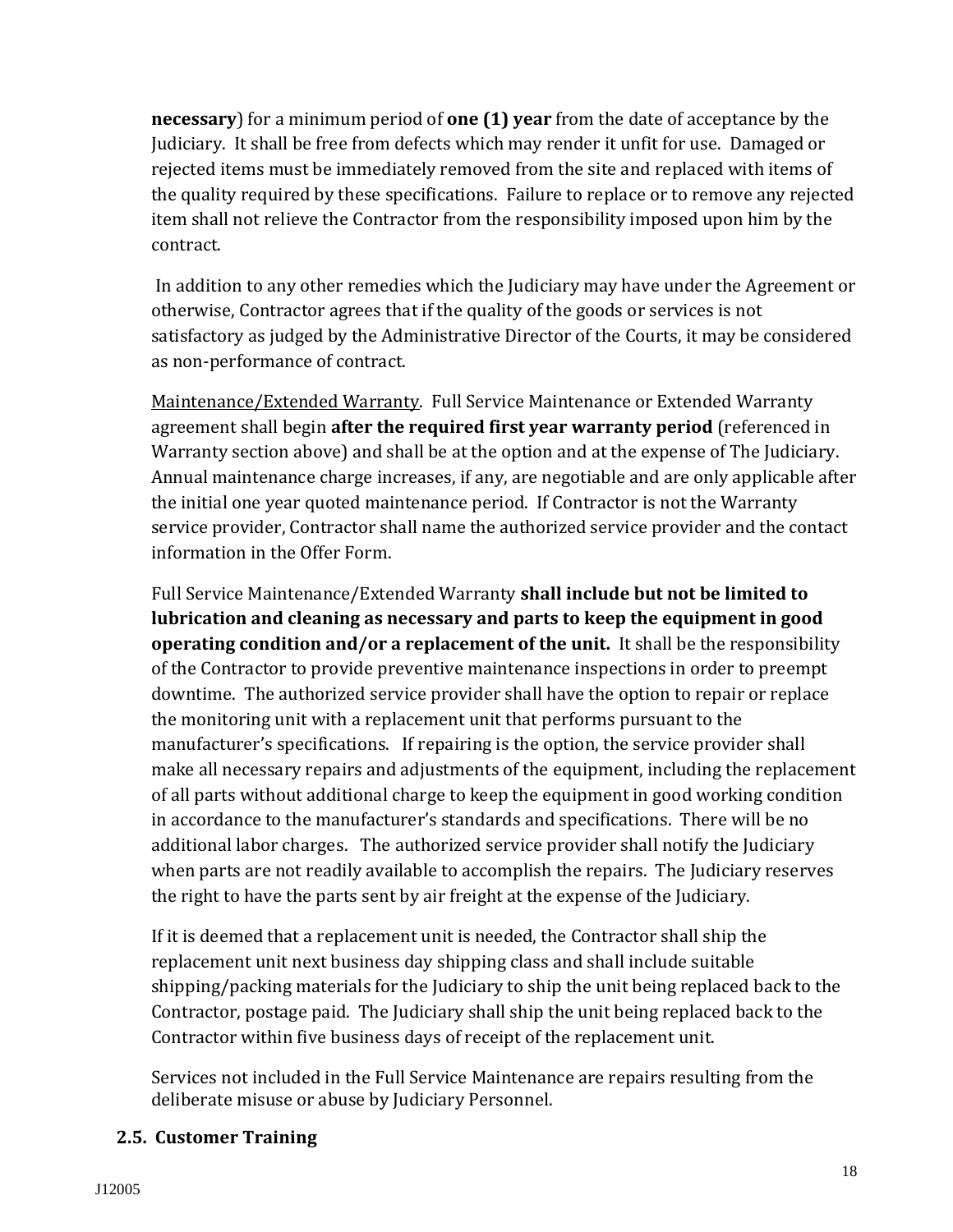The Contractor must provide to Judiciary personnel, at no additional cost, all training necessary to implement and manage the program successfully. The training includes a thorough review of the entire operation of the system. Contractor shall provide trained personnel qualified to give instructional help in the proper operation of the equipment.

Contractor must provide initial field equipment training at Judiciary site, at no charge, along with follow up trainings as requested by Judiciary staff. Regular software application trainings must be available via the Internet, and on-site if requested. The Contractor shall also offer specialized and advanced training for Judiciary personnel.

Instruction and operation manual(s) for the equipment shall be provided by the Contractor, to include practical and troubleshooting information.

#### **2.6. Expert Testimony**

The Contractor shall provide expert testimony on initial screening and confirmation testing and procedures, if necessary, for a reasonable cost per hour, which shall be negotiated between the Contractor and the Departments of the Prosecuting Attorneys of each circuit. Projected costs for expert testimony – in person or by phone, and for litigation packets shall be included as a separate price quotes. The Judiciary will facilitate negotiations with the Departments of the Prosecuting Attorneys subsequent to the awarding of the contract.

#### **END OF SECTION**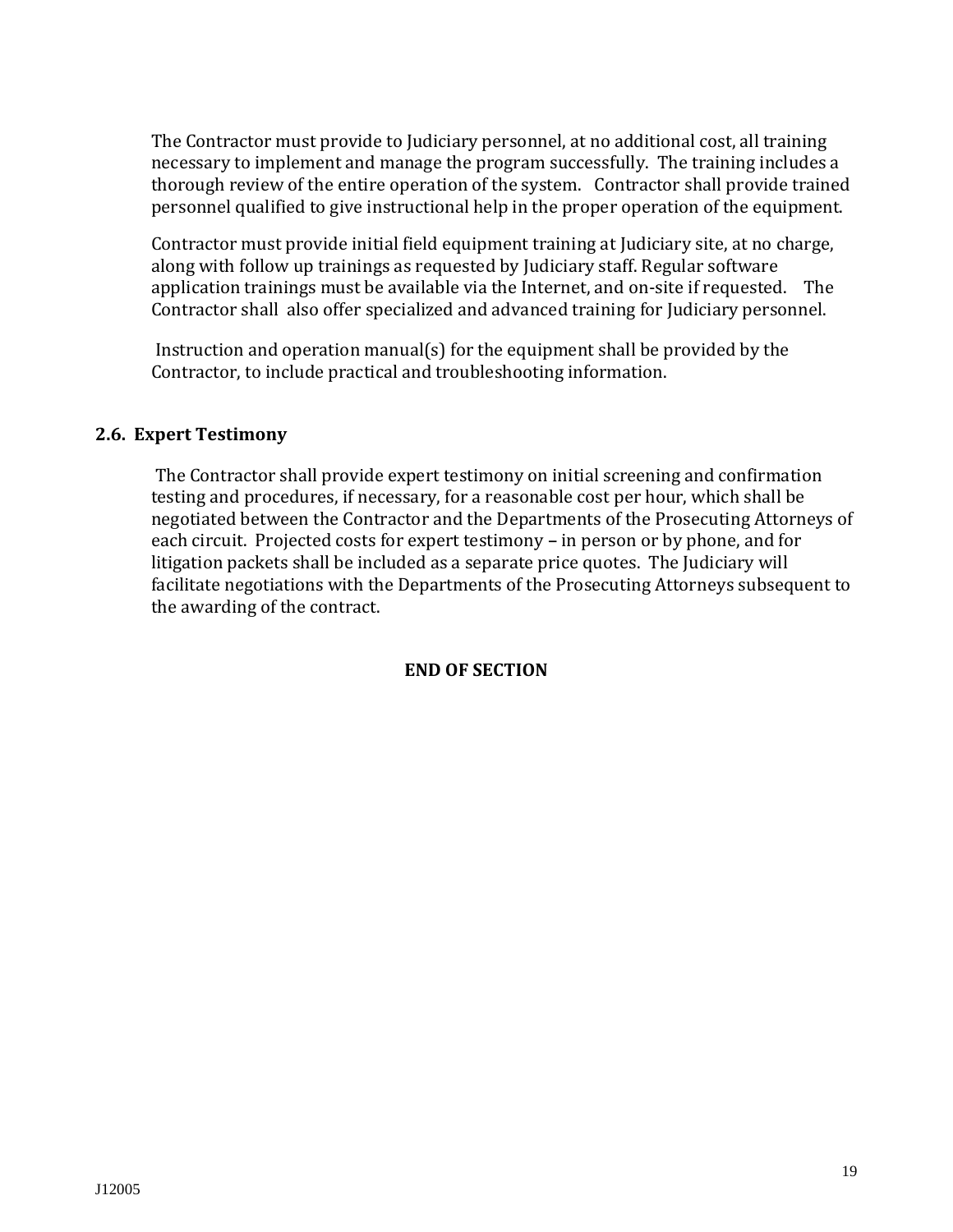# **SECTION THREE SPECIAL PROVISIONS**

# **3.1. SCOPE**

The work consists of FURNISHING OFFENDER MONITORING SERVICES FOR THE JUDICIARY. The Contractor shall provide offender monitoring services for the Adult Client Services Branch of the Judiciary, State of Hawaii. All work shall be performed in accordance with these Special Provisions, the attached Specifications, the attached General Conditions and Procedural Requirements.

# **3.2. OFFICER-IN CHARGE**

Overall coordination for the RFP and the resulting contract will be provided by Ms. Liesje Cattaneo, Program Specialist, First Circuit Court. The telephone number at which she may be reached is (808) 539-4535, email: [Liesje.F.Cattaneo@courts.state.hi.us](mailto:Liesje.F.Cattaneo@courts.state.hi.us) or fax (808) 539-4559.

# **3.3. TERM OF CONTRACT**

Contractor shall enter into a two (2) year contract to furnish and deliver Offender monitoring services. Unless terminated, and subject to availability of funds, the contract may be extended by the Judiciary for not more than three (3) additional twelve (12) month periods without rebidding, upon mutual agreement in writing at least forty five (45) days prior to expiration, and provided the unit price for the extended period remains the same as the previous year's contract price or is negotiated as set forth in the Contract Price Adjustment provisions which follows:

- Unit prices that are approved for the electronic monitoring equipment provided to other Hawaii government agencies may be negotiated with the Judiciary for consideration.
- An increase in the contract amount will not exceed 10% of the contracted unit cost.

During extension periods, Contractor shall provide any price decrease to the Judiciary that Contractor has offered to any other Hawaii government agency.

Changes to the cost per unit must be mutually agreed upon in writing and submitted with the request for contract extension.

If the option to extend for an additional period is mutually agreed upon, the Contractor shall be required to execute a supplement to the contract. Any contract extension must be executed by the Contractor no less than twenty (20) days prior to the scheduled date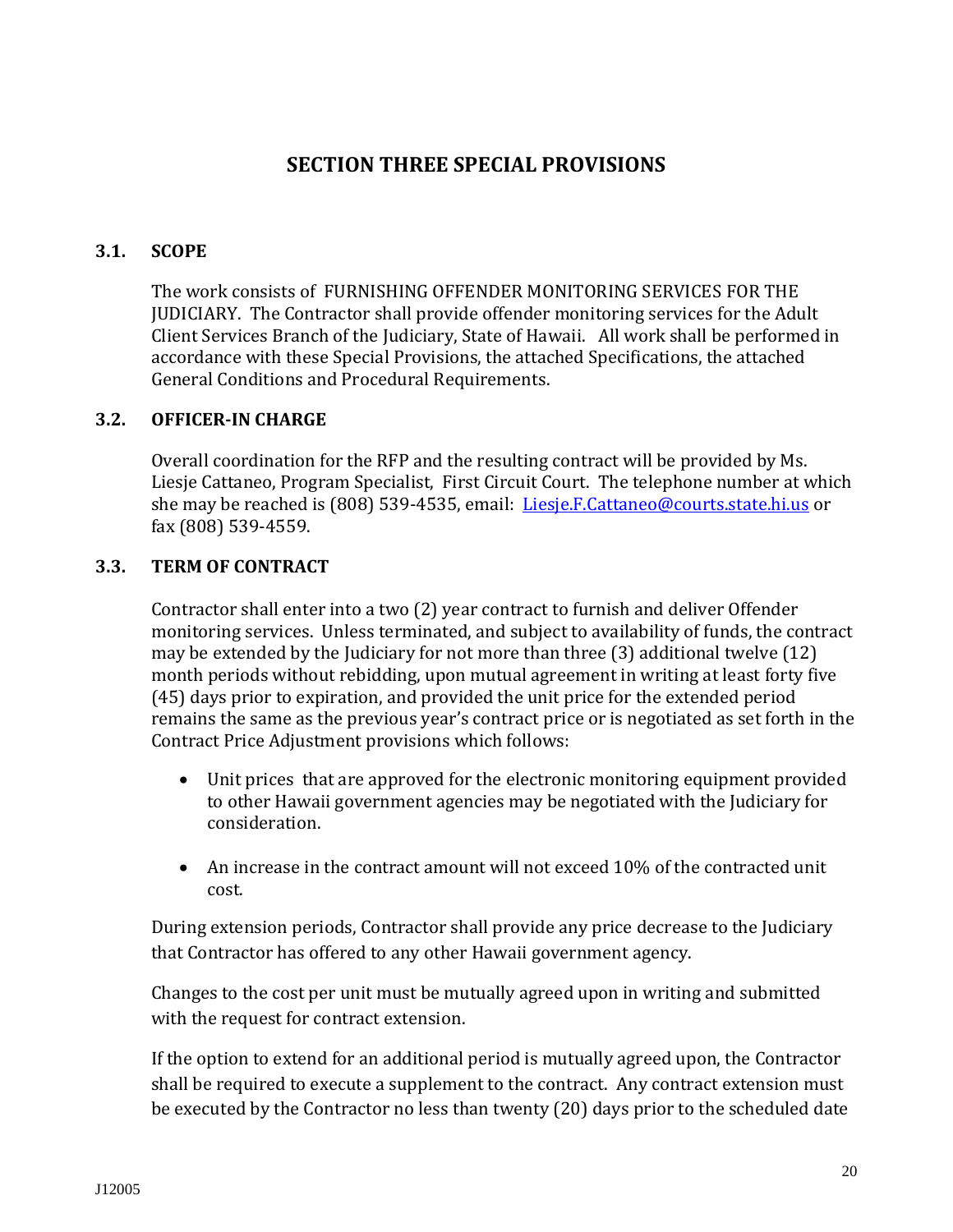of termination, otherwise the requirement must be rebid. All contract extensions are subject to the availability of funds.

# 3.4. **DELIVERY**

The Contractor must be able to ship equipment five days after receipt of order to the delivery address indicated by requestor. Contractor must be able to ship equipment overnight in emergency cases.

# **3.5 QUANTITY**

Quantities listed are an estimated amount. Additional units may be purchased at the unit price for the duration of the contract period**.**

# **3.6 OFFEROR QUALIFICATION**

a. References. Contractor shall list a minimum of three governmental agencies and/or business firms to whom bidder has sold, rented and/or provided monitoring services. The Judiciary reserves the right to reject the bid submitted by any Contractor who has not performed monitoring services that is similar in nature to services required in this RFP or whose performance on other jobs for this type of service has been proven unsatisfactory. (See References section in OFFER FORM for further details.) Contractor must provide the name, title, address, telephone number, and email address of a contact individual, and a description of the program.

# **3.7. SUBMISSION OF PROPOSALS**

Offerors shall submit three (3) copies (1 original, 2 copies) of the Proposal. Completed proposals must be postmarked before midnight on or submitted no later than the due indicated in the Significant Dates Section of this RFP to:

> The Judiciary, State of Hawaii Financial Services Administrator 1111 Alakea Street, 6th Floor Honolulu, HI 96813 -2807 Attention: Kathleen Kim

# PROPOSALS RECEIVED AFTER THE DATE AND TIME SPECIFIED SHALL NOT BE ACCEPTED AND SHALL BE RETURNED TO THE OFFEROR UNOPENED

Offers on CD or flash drive. As an option to submitting hard copies (orig. +2) of your entire offer packet, offers may be submitted on CD or flash drive (3copies) in Adobe pdf format no later than the date and time indicated in the Significant Dates section of this RFP.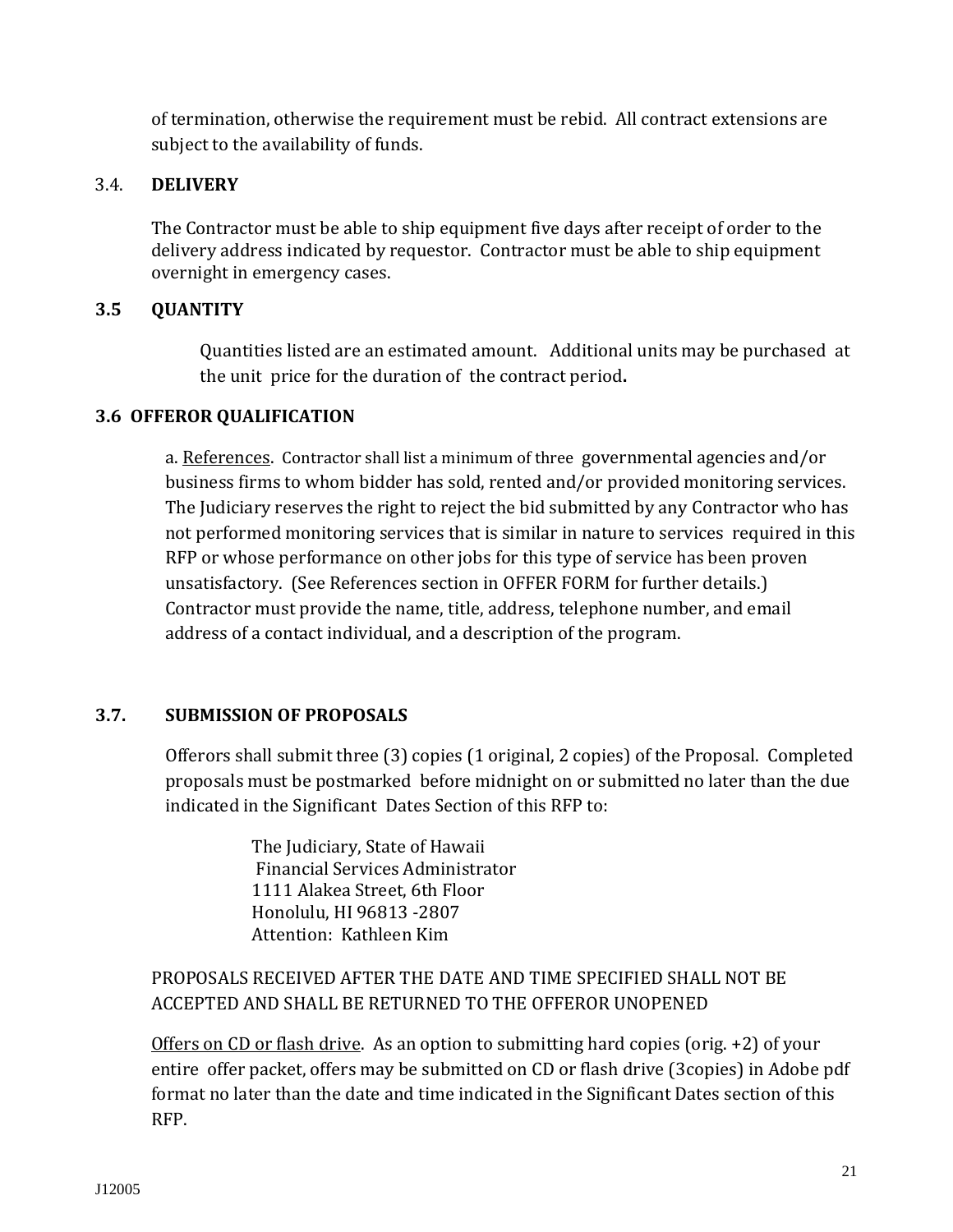Offers via electronic submittal. As another option to submitting hard copies of your offer packet, offers may be submitted no later than the date and time indicated in the Significant Dates section of this RFP to the above Purchasing Specialist via Email or FAX.

Offeror bears responsibility for transmission. Offerors who submit proposals or amendments by electronic means, bear the whole and exclusive responsibility for assuring that the documents are received by the purchasing Judiciary and for ensuring the complete, correctly formatted, legible, and timely transmission of their documents. By opting to submit documents by electronic means, Offerors assume all risk that the Judiciary's receiving equipment and system may be inoperative or otherwise unavailable at the time transmission is attempted.

#### **3.8. EVALUATION**

- a. Evaluation Criteria. The intent of this part is to standardize the offers and to allow for comparison in the monitoring services. The proposals shall be evaluated as follows: (Best possible score: 100 points)
	- 1. Technical Equipment and Service: Items evaluated will include system capacity, software capacity, applicability to the proposal, reliability, maintenance and repair, security features and utility. (Maximum points = 20)
	- 2. Price: The lowest offered price consistent with the requirements specified in the RFP will be awarded 40 points. Remaining proposals will be awarded a proportionate number of points based on the amount of difference between the two quoted prices. (Maximum points = 40 points)
	- 3. Experience: Each Offeror will be evaluated on their prior experience in providing electronic monitoring services. (Maximum points= 10)
	- 4. Financial Stability: Each Offeror will be evaluated in terms of financial stability of the Offeror based on the audited financial report submitted (Maximum points= 5)
	- 5. Quality of Response: Each response will be evaluated to determine the Offeror's understanding of the project and its ability to perform and meet each technical specification. Each item must have been discussed clearly and succinctly. 9maximum points= 25)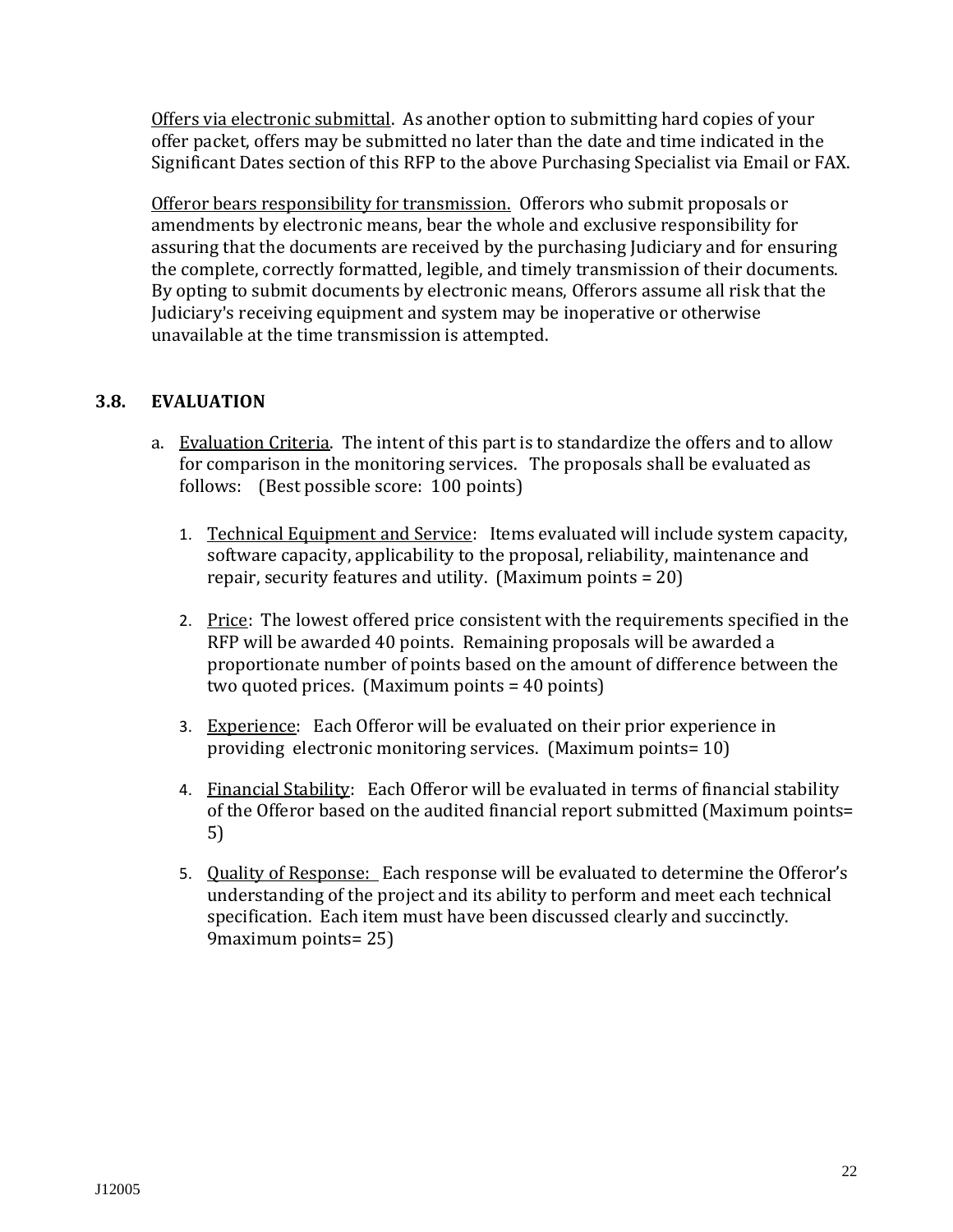#### **3.9. PROPOSAL PREPARATION**

a. Legal Name Contractor is requested to submit its proposal under its exact legal name as registered at the State of Hawaii, Department of Commerce and Consumer Affairs. Failure to do so may delay proper execution of the contract.

b. Proposal Quotation Proposed prices shall include all costs to furnish Offender monitoring services as detailed in the Specifications. Total Proposal Amount shall also include all applicable taxes and all expenses necessary to provide services during the duration of the contract. Work to be done under this contract is a taxable transaction and Contractor receiving award for this work will be required to pay the State of Hawaii General Excise tax.

OFFER FORM Item - Expert Witness testimony may be required in extraordinary cases. In addition to providing proposed fees for Actual Court Time, Travel/Waiting Time, and Maximum Fee Per Day, please provide a description and fee schedule for other available services/procedures (e.g. depositions, telephone interview, teleconferencing, etc.) which may be considered in lieu of providing Expert Witness testimony in person. (Attach another sheet if more space needed.)

c. Wage Certificate A Wage Certificate is NOT required for this Request for Proposal.

d. Tax Liability Work to be performed under this solicitation is a business activity taxable under Chapter 237, HRS, and Contractors are advised that they are liable for the Hawaii General Excise tax (GET). If however, an Offeror is a person exempt by the HRS from paying the GET and therefore not liable for the taxes on this solicitation, Offeror shall state its tax exempt status and cite the HRS chapter or section allowing the exemption.

# **3.10. METHOD OF AWARD**

Award, if any, will be made to the Offeror(s) whose proposal is determined to be acceptable and qualified and the most advantageous to the Judiciary for each category of service taking into consideration unit price and the evaluation factors set forth in the request for proposals.

Offeror may bid on any or all categories of services but is not required to bid on all items to be considered for award.

Successful Offerors receiving an award shall be required to enter into a formal written contract. No performance or payment bond is required for this contract.

The Judiciary reserves the right to reject any proposals and to waive any defects, when in the Division's opinion, such rejection or waiver is in the best interest of the Judiciary. Components of Offer Form are:

A. Estimated No. of monitoring units per year (statewide):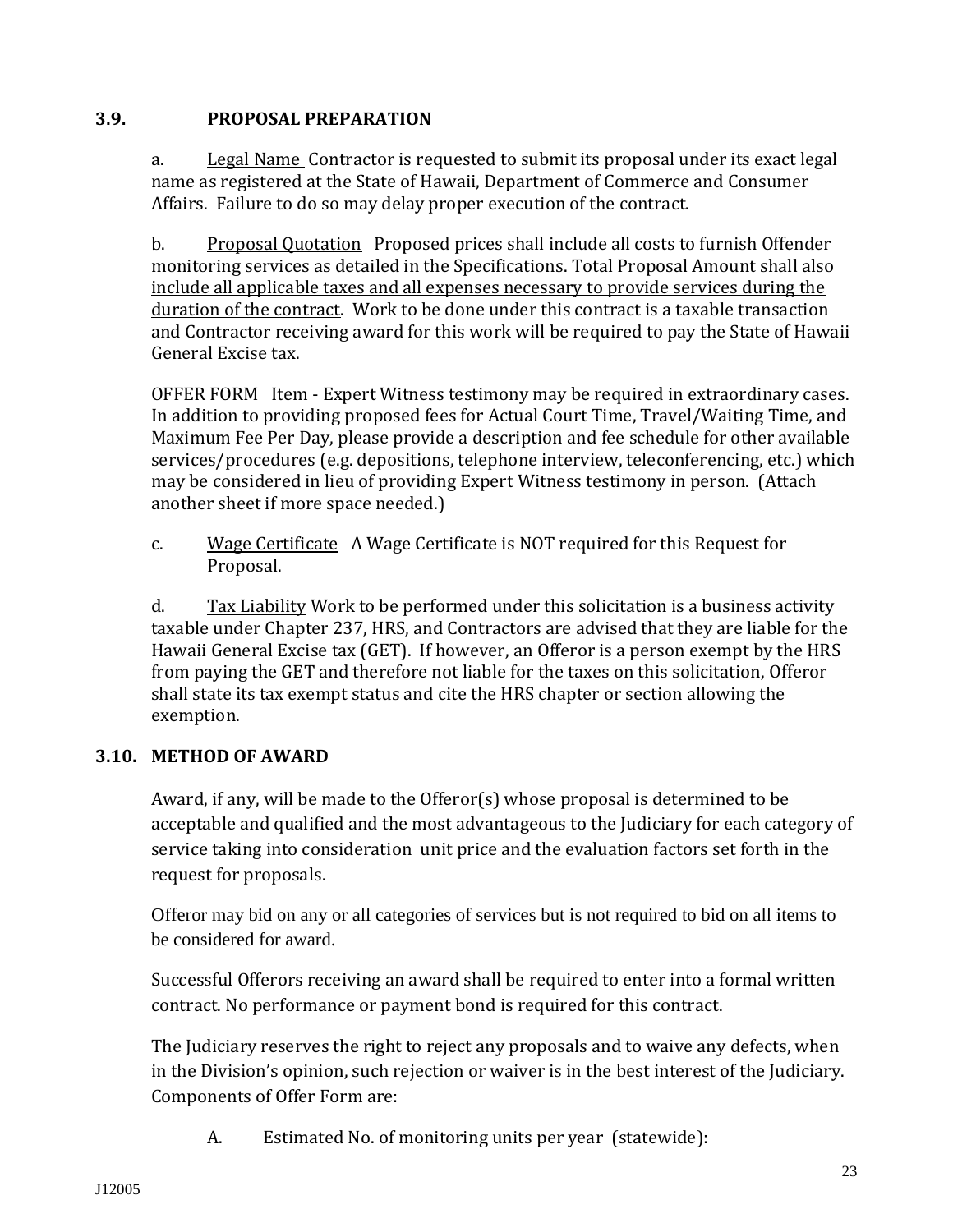| • RF Monitoring Units                 | 15               |
|---------------------------------------|------------------|
| • Cellular Monitoring Unit            | 10               |
| • GPS Monitoring Unit                 | 10 total         |
| (1 piece, 2 piece, portable, passive) |                  |
| • Alcohol Monitoring Unit             | 10               |
| • Voice Verification                  | 100              |
| <b>Transdermal Alcohol Monitoring</b> | to be determined |
|                                       |                  |

B. Cost per monitoring unit.

Prior to awarding the contract, the Judiciary will require a current Tax Clearance Certificate (not more than 6 months old), Certificate of Compliance and Certificate in Good Standing.

- A. Requirement for Award. To be eligible for award, the successful Offeror will be contacted to submit copies of the documents listed below to demonstrate compliance with the requirements of  $\S$  103D-310 (c), HRS:
	- 1. Chapter 237, tax clearance;
	- 2. Chapter 383, unemployment insurance;
	- 3. Chapter 386, worker's compensation;
	- 4. Chapter 392, temporary disability insurance;
	- 5. Chapter 393, prepaid health care; and

6. Chapter 103D-310, Certificate in Good Standing for entities doing business in the State of Hawaii.

The Contractor may choose to use the Hawaii Compliance Express (HCE) which allows businesses to register online through a simple wizard interface at http://vendors.ehawaii.gov to acquire a "Certificate of Vendor Compliance". The HCE provides current compliance status as of the issuance date. In order to meet compliance, the certificate must indicate "COMPLIANT". This certificate shall be accepted for both contracting purposes and final payment. There is an annual fee to the Hawaii Information Consortium, LLC. If the Contractor chooses not to enroll in HCE, paper certificates are required.

# **B. Timely Submission of all Certificates**

The above certificates should be applied for and submitted to the Judiciary upon award of contract. If a valid certificate is not submitted on a timely basis for award of a contract, a contract may not be awarded**.**

#### **C. Final Payment Requirements**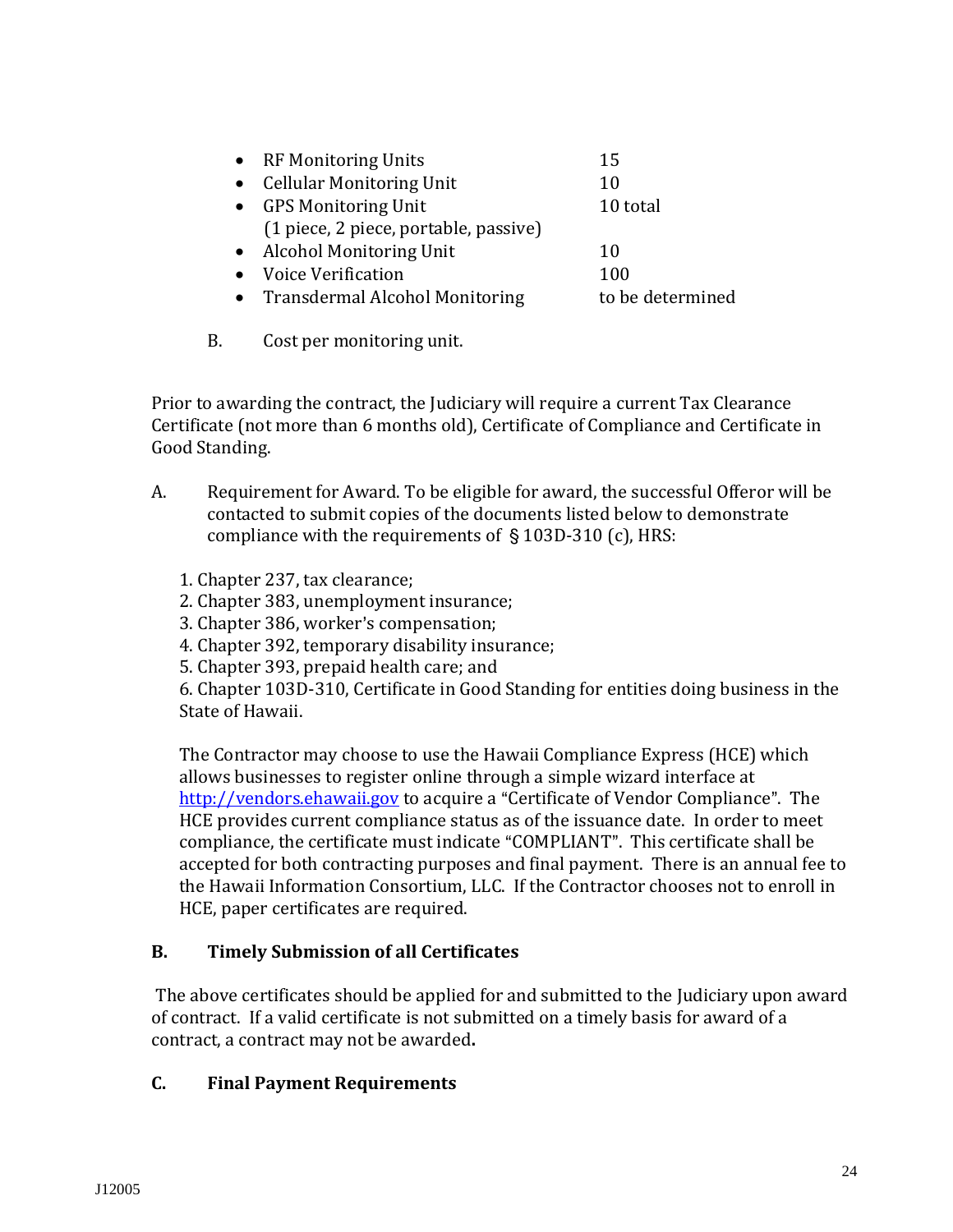In addition to a tax clearance certificate, an original CERTIFICATE OF GOOD STANDING for FINAL PAYMENT (SPO Form 22) will be required for final payment. A copy of the form is also available at <http://www4.hawaii.gov/StateFormsFiles/form221.pdf>

# **3.11. CONTRACT EXECUTION AND EXTENSION**

Successful Offeror receiving the award shall be required to enter into a formal written contract for a period of twenty four (24) months commencing on July 1, 2011 through June 30, 2013. The contract shall be enforceable only to the extent that funds have been certified and are available of the purchase of the identified services. Unless terminated, and subject to availability of funds, the contract may be extended by the Judiciary for not more than three (3) additional twelve (12) month periods , past the initial period covered by this RFP. An extension may be made upon mutual agreement in writing at least thirty (60) days prior to expiration. The contract may be extended provided the unit cost for the extended period remains the same as the previous year's contract price or is negotiated as set forth in the Contract Price Adjustment provisions . and under the same terms and conditions specified herein**.** 

If option to extend is mutually agreed upon, Contractor shall be required to execute an Amendment to Agreement. Any contract extension must be executed by the Contractor on less than twenty (20) days prior to the scheduled date of termination, otherwise the requirement must be rebid. All contract extensions are subject to the availability of funds.

The contract commencement date shall be specified in the Notice to Proceed. A proof of coverage of insurance requirements and all required certificates must be submitted prior to execution of the contract (if copy was not submitted with bid proposal). No work is to be undertaken by the Contractor prior to the commencement date. The Judiciary is not liable for any work, contract, costs, expenses, loss of profits, or any damages whatsoever incurred by the Contractor prior to starting date.

The Judiciary or the Contractor may terminate the extended contract at any time upon thirty (30) days prior written notice.

# **3.12. SUBCONTRACTING**

The Contractor shall not delegate any duties listed in this RFP to a subcontractor unless given written approval by the Financial Services Administrator. The Judiciary reserves the right to approve subcontractors and to require the primary contractor to replace a subcontractor(s) found to be unacceptable. The primary contractor will be the sole point of contact with regard to contractual matters, including payment to any and all charges resulting from the contract, and shall be responsible for all services whether or not the primary contractor performs them.

#### **3.13. INSPECTIONS**

All monitoring units and services shall be subject to inspection and approval by the Officer-In-Charge or a representative of the Judiciary so as to ascertain that the services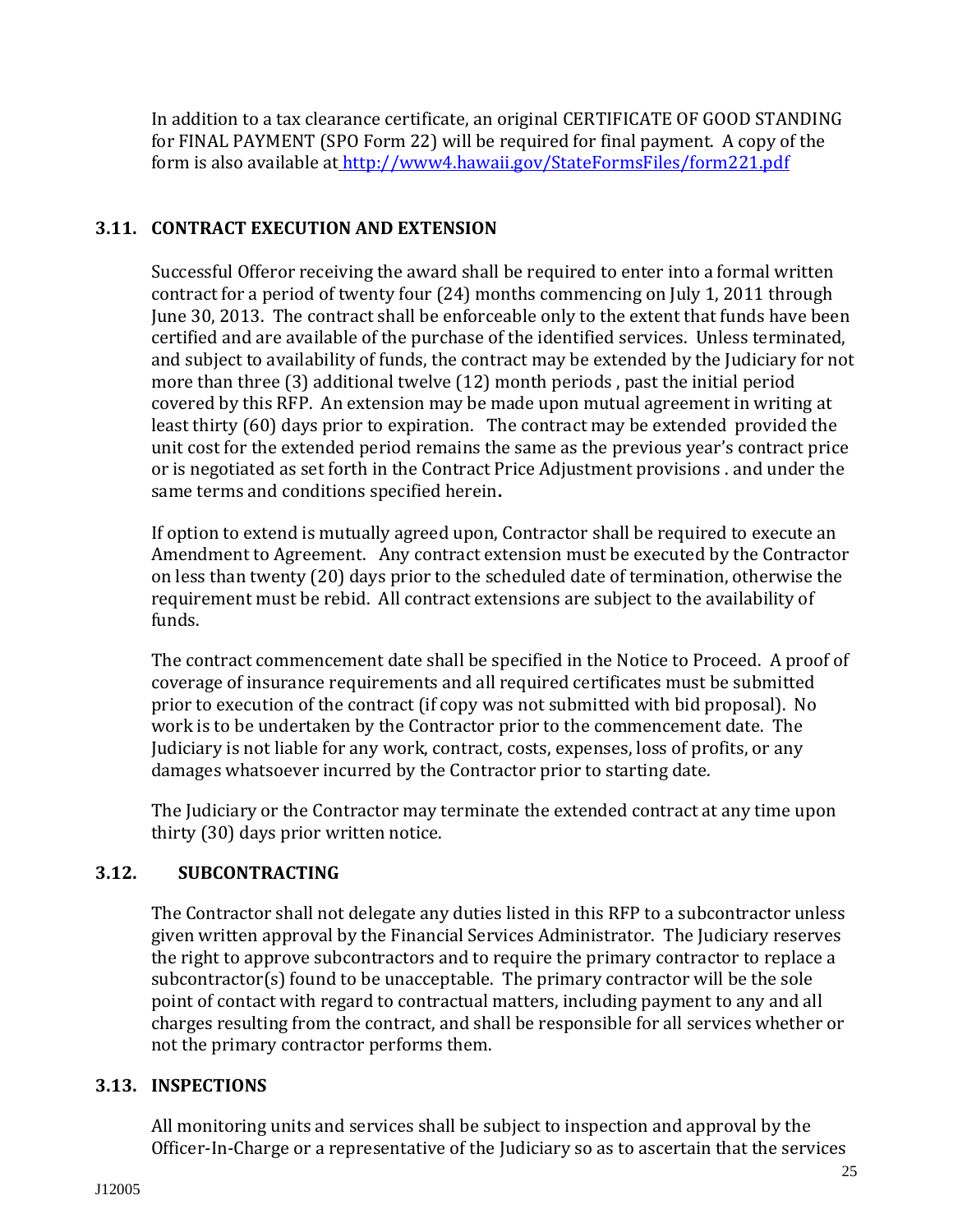rendered are in accordance with requirements and intentions of the Specifications and Special Provision. The Officer-In-Charge may require additional information as necessary to maintain a record of the service rendered.

# **3.14. INVOICING AND PAYMENT**

#### **1. Offender Payment**

- a. Contractor should provide a method or procedure for collection of fees from individual being monitored. Please provide a brief explanation of what methodology would be used to ensure the proper collection of fees.
- b. Contractor must be able to collect monies through the United States Postal Service.
- c. Contractor must have the ability to collect monies via cashier's check, money order and credit card.
- d. Contractor must bill all offenders for the cost of monitoring in monthly incriminates.
- e. Contractor must allow for the Judiciary to determine if an offender is indigent and Contractor will agree to not bill those offenders for the cost of monitoring. Judiciary will be responsible for payment of these services.
- f. Contractor must allow a 15 day grace period from the due date of the offenders bill prior to invoicing the Judiciary for unpaid monitoring fees.
- g. Contractor must accurately adjust the Judiciary's next monthly invoice should late payments be received from offenders.

#### **2. Judiciary Payment**

- a. The Judiciary will be responsible for unpaid monitoring services at a flat rate as determined by the contract. The Contractor must provide a monthly accounting of all fees collected from the offenders along with the monthly invoice to the Judiciary for any unpaid monitoring fees due to indigent status or non-payment.
- b. The Judiciary reserves the right to increase or decrease the number of units without change to the unit cost. The Contractor shall have the capability to establish billing accounts with various departments within the Judiciary and shall be able to provide billing information on the various accounts accordingly on a monthly basis. Additional costs in excess of the Total Proposal Amount shall be paid for by the Judiciary.
- c. Contractor shall submit separate invoices for each respective office. Original and three copies of each invoice shall be sent to the Officer-in-Charge, Leisje Cattaneo at: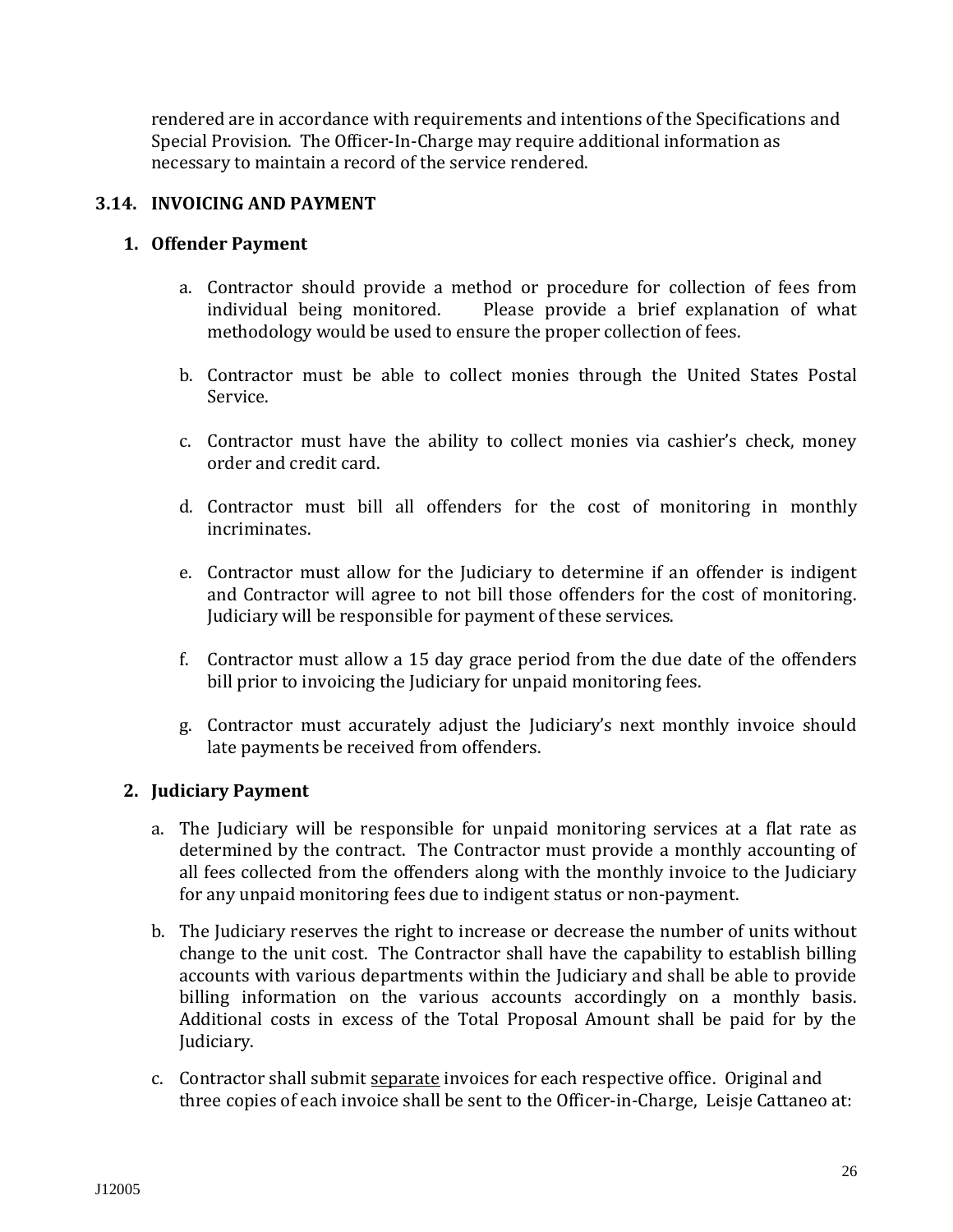Adult Client Service Branch First Circuit Court 777 Punchbowl Street, 2nd Floor Honolulu, Hi 96813

- d. Monthly payments shall be made to the Contractor at the contracted price upon certification that the Contractor has satisfactorily performed the required services each month.
- e. Section 103-10, H.R.S. provides that the Judiciary shall have thirty (30) calendar days after receipt of invoice or performance of the services to make payment. For this reason, the Judiciary shall reject any bid submitted with a condition requiring payment within a shorter period. Further, the Judiciary will reject any bid submitted with a condition requiring interest payments greater than that allowed by Section 103-10, H.R.S., as amended. The Judiciary will not recognize any requirement established by the Contractor and communicated to the Judiciary after award of the contract, which requires payment within a shorter period or interest payment not in conformance with Statute.

# **3.15. COMPLIANCE WITH LAWS**

Contractor shall observe, perform, and comply with all laws, statutes, ordinances, rules and regulations of the United States Government, the State of Hawaii, or any department or agency thereof.

Contractor shall further indemnify, save and hold harmless the Judiciary against all actions, suits, damages and claims by whomsoever brought or made by reason of the nonobservance, nonperformance or noncompliance with the said laws, statutes, ordinances, rules or regulations

#### **3.16. OTHER SPECIAL PROVISIONS**

#### 3.16.1. Termination for Cause

If the Contractor:

1. Fails to begin the work or services under the contract within or by the time specified.

2. Fails to perform the work with sufficient workmen, equipment, or materials to insure prompt completion of the work.

3. Performs the work or services negligently, or neglects or refuses to remove materials or to perform anew, such work or services that may be rejected as unacceptable.

4. Discontinues the prosecution of the work or services.

5. Otherwise breaches any term of the contract.

6. Becomes insolvent or is declared bankrupt, or commits any act of bankruptcy or insolvency.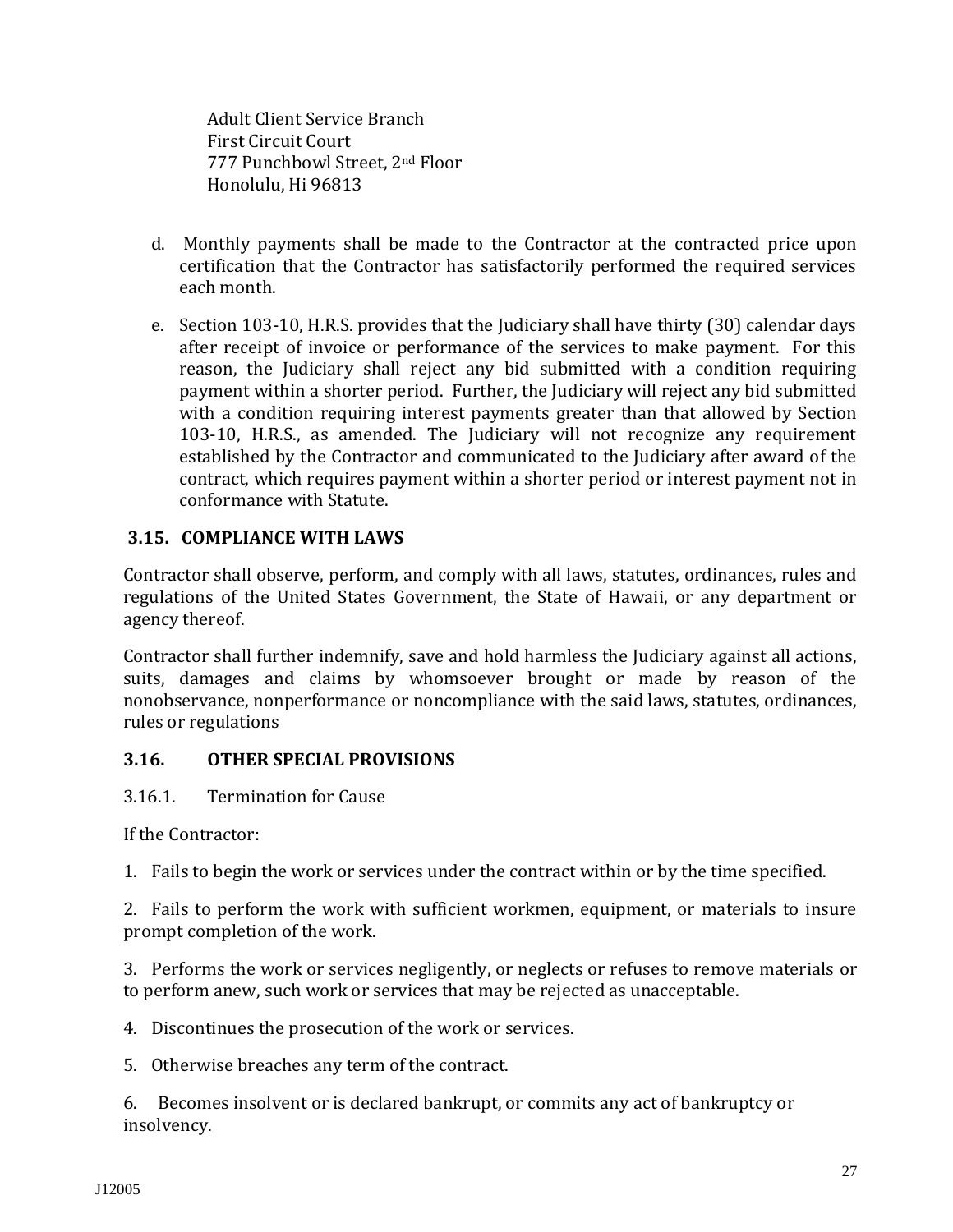- 7. Allows any final judgment to stand against him unsatisfied for a period of ten (10) days.
- 8. Makes an assignment for the benefit of creditors.

9. For any other cause whatsoever, fails to carry out the work or services in an acceptable manner, the Judiciary will give notice to the Contractor of such delay, neglect, or default.

If the Contractor within a period of ten (10) days after the date of such notice, shall not proceed in accordance therewith, then the Judiciary will have full power and authorize, without violating the contract, to take the prosecution of the work or services out of the hands of the Contractor, and to use such methods are deemed necessary to complete the contract in an acceptable manner.

All costs and charges incurred by the Judiciary, together with the cost of completing the work or services under the contract, will be off set from any monies due or which would or might have become due to the Contractor had the Contractor completed the work under the contract. If such expense exceeds the sum which would have been payable under the contract, the Contractor shall be liable and shall pay to the Judiciary the amount of such excess within ten (10) days after demand therefore.

# **3.16.2. Liquidated Damages**

Failure to complete the services described in the contract within the time proposed will cause damage to the Judiciary. The amounts of said damages shall be fixed at the sum of FIFTY DOLLARS (\$50.00) for each and every calendar day the Contractor delays in the completion of any item of the contract after the required date of said completion. The total sum due for such delay, shall be deducted from any payments due or to become due to the Contractor or shall be billed to the Contractor. The Contractor is responsible for payment, to the Judiciary, of all liquidated damages assessed against the Contractor.

# **3.16.3. Rights and Remedies for Default**

In the event the Contractor fails, refuses or neglects to perform any of the services in accordance with the requirements of these Special Provisions and the Specifications herein, in addition to the recourses stated in the General Conditions, the Judiciary reserves the right to purchase in the open market, a corresponding quantity of services specified herein and to deduct from any moneys due or that may thereafter become due to the Contractor, the difference between the price named in the contract and the actual cost thereof to the Judiciary. In case any money due the contractor is insufficient for said purpose, the contractor shall pay the difference upon demand by the Judiciary. The Judiciary may also utilize all other remedies provided by law.

# **3.16.4. Cancellation of Solicitation and Rejection of Offers**

The solicitation may be canceled or the offers may be rejected, in whole or in part, when in the best interest of the purchasing Judiciary, as provided in 3-122-95 through 3-122-97 HAR.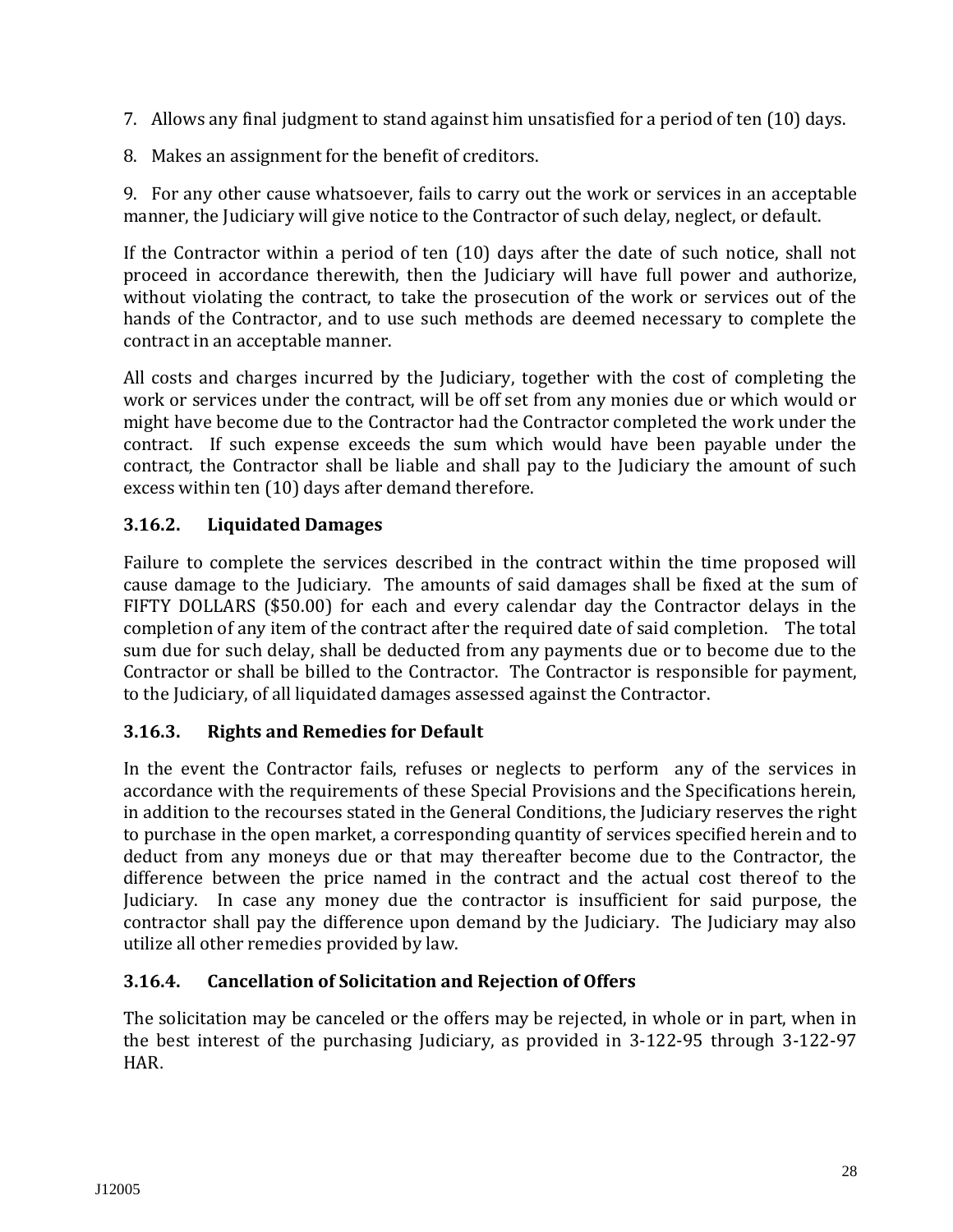# **3.16.5. Conflicts and Variations**

In the event of any conflict or variation between the provisions of this document entitled Special Provisions and the General Conditions, the provisions of the document entitled Special Provisions shall control. In the event of any conflict or variation between the provisions of this document entitled Special Provisions and the Specifications, the provisions of the document entitled Specifications shall control.

#### **END OF SECTION**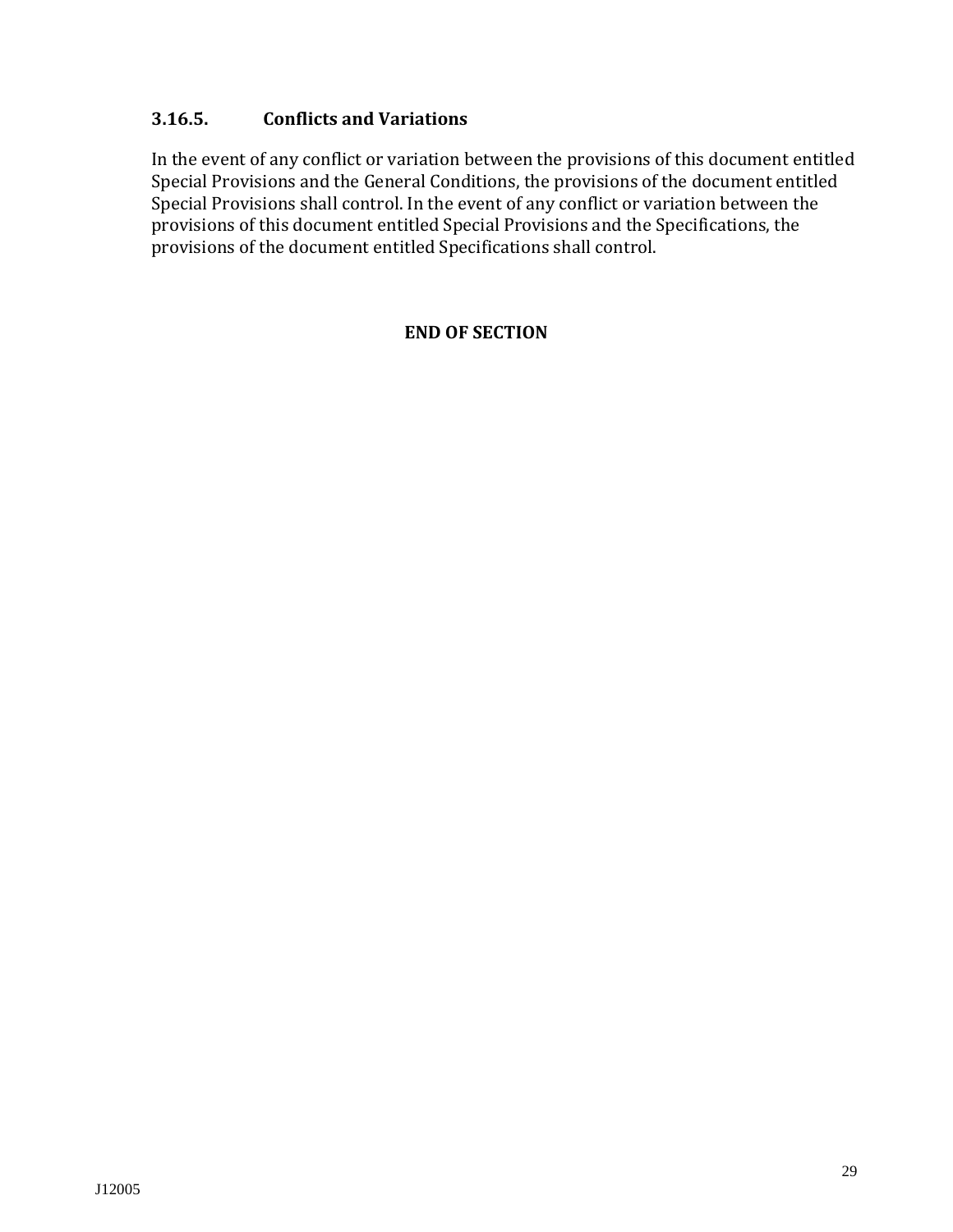# **SECTION FOUR PROPOSAL FORM**

REQUEST FOR PROPOSAL J12005 TO FURNISH OFFENDER MONITORING SERVICES FOR THE IUDICIARY THE JUDICIARY, STATE OF HAWAII

OFFEROR: \_\_\_\_\_\_\_\_\_\_\_\_\_\_\_\_\_\_\_\_\_\_\_\_\_\_\_\_\_\_\_\_\_\_\_\_\_ \_\_\_\_\_\_\_

City & State \_\_\_\_\_\_\_\_\_\_\_\_\_\_\_\_\_\_\_\_\_\_\_

, 2011

Financial Services Administrator The Judiciary, State of Hawaii 1111 Alakea Street, 6th Floor Honolulu, Hawaii 96813

Dear Financial Services Administrator:

The following proposal is made to provide the service indicated in the following proposal schedule to the Judiciary, State of Hawaii, at the location(s) required in the specifications, all according to the true intent and meaning of the specifications hereinafter contained.

The undersigned states that he has carefully read and understands the proposal and the specifications for this contract, and that the Financial Services Administrator reserves the right to reject any or all bids and to waive any defects when in his opinion such rejection or waiver will be for the best interest of the Judiciary.

The undersigned hereby proposes to FURNISH OFFENDER MONITORING SERVICES FOR THE JUDICIARY, in strict compliance with the Agreement, Specifications, Special Provisions, General Conditions and Procedural Requirements attached hereto and made a part hereof for the Total Amount of:

 $Dollars(\$\_$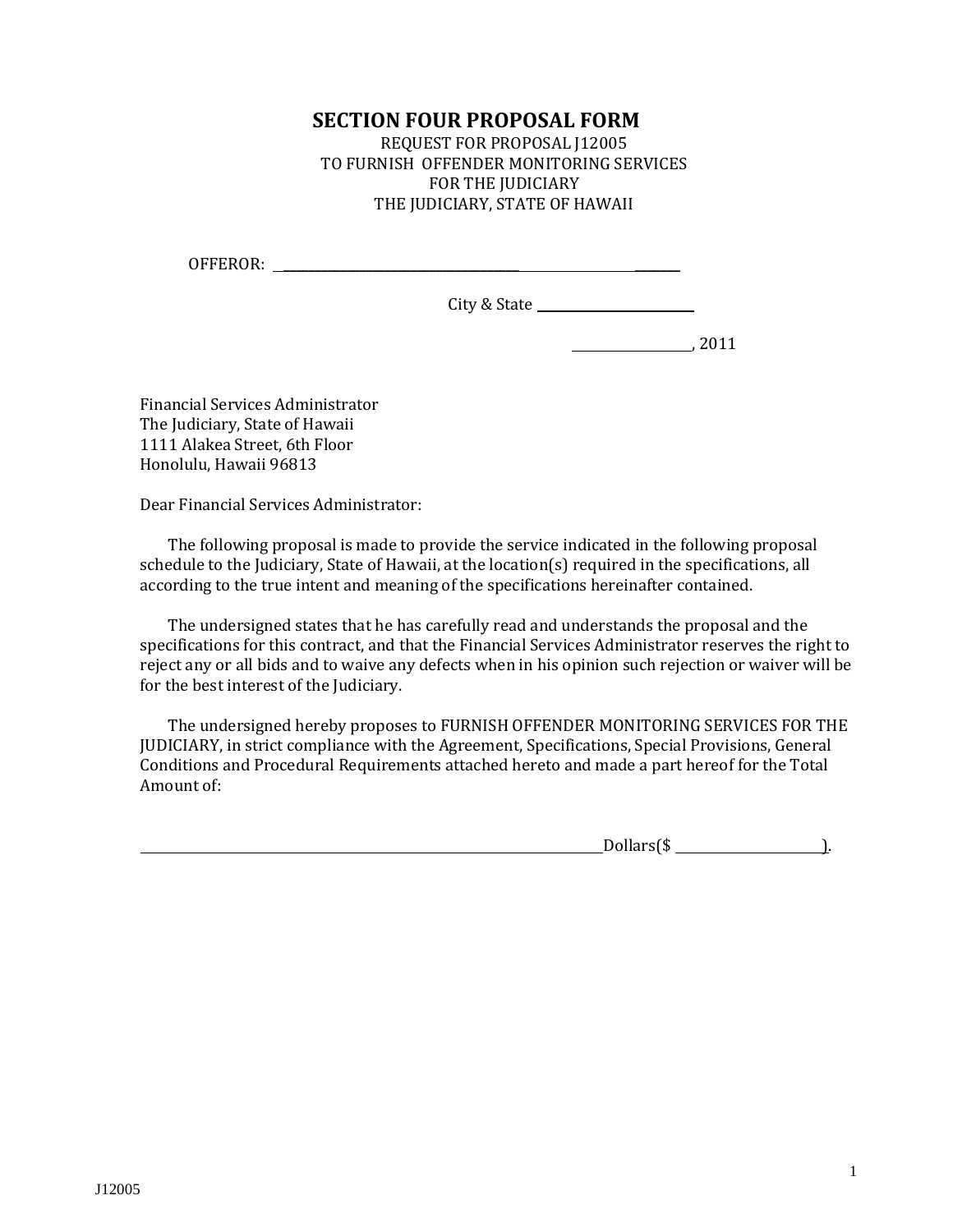The undersigned represents: **(Check**  $\sqrt{$ **one only)** 

G A **Hawaii Business** incorporated or organized under the State of Hawaii; **OR**

| $\Box$ A Compliant Non-Hawaii business not incorporated or organized under the laws of the<br>State of Hawaii, but registered at the State of Hawaii Department of Commerce and Consumer<br>Affairs Business Registration Division to do business in the State of Hawaii and has a separate<br>branch or division in the State that is capable of fully performing under the contract. |                                                                                                    |  |  |  |
|----------------------------------------------------------------------------------------------------------------------------------------------------------------------------------------------------------------------------------------------------------------------------------------------------------------------------------------------------------------------------------------|----------------------------------------------------------------------------------------------------|--|--|--|
| State of incorporation                                                                                                                                                                                                                                                                                                                                                                 |                                                                                                    |  |  |  |
| Offeror is:                                                                                                                                                                                                                                                                                                                                                                            | $\Box$ Sole Proprietor $\Box$ Partnership $\Box$ Corporation $\Box$ Joint Venture                  |  |  |  |
|                                                                                                                                                                                                                                                                                                                                                                                        |                                                                                                    |  |  |  |
| corporation under which the contract, if awarded, will be executed:                                                                                                                                                                                                                                                                                                                    | If Offeror is a "dba" or a "division" of a corporation, please furnish the exact legal name of the |  |  |  |
| Federal I.D. No.                                                                                                                                                                                                                                                                                                                                                                       |                                                                                                    |  |  |  |
|                                                                                                                                                                                                                                                                                                                                                                                        |                                                                                                    |  |  |  |
|                                                                                                                                                                                                                                                                                                                                                                                        |                                                                                                    |  |  |  |
|                                                                                                                                                                                                                                                                                                                                                                                        |                                                                                                    |  |  |  |
|                                                                                                                                                                                                                                                                                                                                                                                        |                                                                                                    |  |  |  |
|                                                                                                                                                                                                                                                                                                                                                                                        |                                                                                                    |  |  |  |
| Date: $\qquad \qquad$                                                                                                                                                                                                                                                                                                                                                                  | Respectfully submitted,                                                                            |  |  |  |
| Telephone No.: ________________                                                                                                                                                                                                                                                                                                                                                        | (x)<br>Authorized Original Signature                                                               |  |  |  |
|                                                                                                                                                                                                                                                                                                                                                                                        | Name and Title (Please Type or Print)                                                              |  |  |  |
|                                                                                                                                                                                                                                                                                                                                                                                        |                                                                                                    |  |  |  |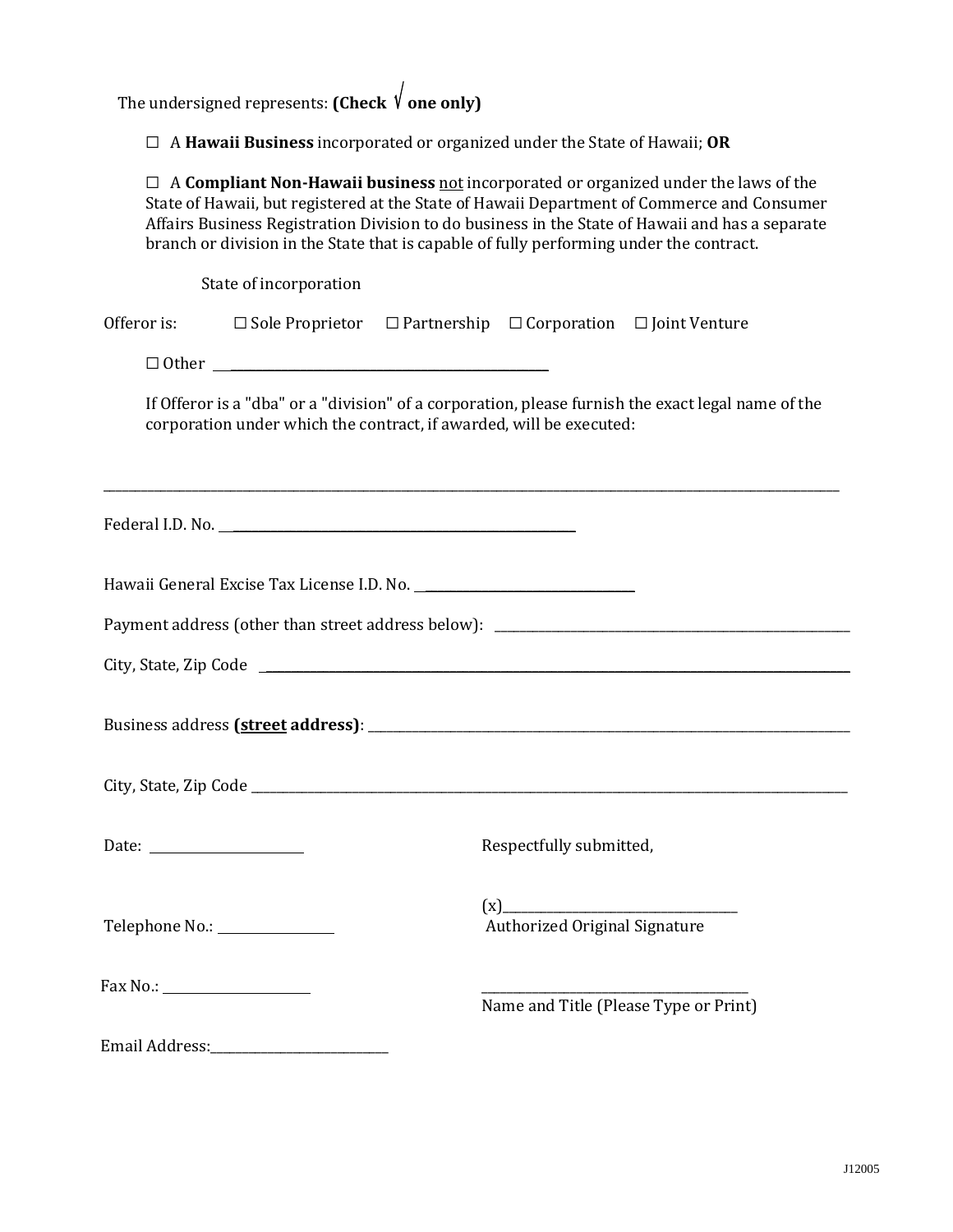#### REQUEST FOR PROPOSAL J12005 TO FURNISH OFFENDER MONITORING SERVICES FOR THE JUDICIARY THE JUDICIARY, STATE OF HAWAII

The following proposal is hereby submitted for the twenty four (24) month period from July 1, 2011 to June 30, 2013.

#### I. Proposal prices

|                         |                                           | Estimated #<br>of Units<br>(A) | <b>Unit Price</b><br>Year 1<br>(B) | Estimated<br>Price<br>Year 1<br>$A \times B = (C)$ | Unit<br>Price<br>Year 2<br>(D) | Estimated<br>Price<br>Year 2<br>$A \times D = (E)$ | <b>Total Amount</b><br>$(C + E) = (F)$ |
|-------------------------|-------------------------------------------|--------------------------------|------------------------------------|----------------------------------------------------|--------------------------------|----------------------------------------------------|----------------------------------------|
| 1                       | RF Monitoring Units                       | 15                             |                                    |                                                    |                                |                                                    |                                        |
| $\boldsymbol{2}$        | <b>Cellular Monitoring</b><br>Units       | 10                             |                                    |                                                    |                                |                                                    |                                        |
| 3a                      | <b>GPS Monitoring Unit</b><br>- One Piece | 10 units<br>total              |                                    |                                                    |                                |                                                    |                                        |
| 3 <sub>b</sub>          | <b>GPS Monitoring Unit</b><br>- Two Piece |                                |                                    |                                                    |                                |                                                    |                                        |
| 3c                      | <b>GPS Monitoring Unit</b><br>- Portable  |                                |                                    |                                                    |                                |                                                    |                                        |
| 3d                      | <b>GPS Monitoring Unit</b><br>- Passive   |                                |                                    |                                                    |                                |                                                    |                                        |
| 4                       | <b>Alcohol Monitoring</b><br>Unit         | 10                             |                                    |                                                    |                                |                                                    |                                        |
| 5                       | Voice Verification                        | 100                            |                                    |                                                    |                                |                                                    |                                        |
| <b>Total Bid Amount</b> |                                           |                                |                                    |                                                    |                                |                                                    |                                        |
| 6                       | <b>Transdermal Alcohol</b><br>Monitoring  | To be determined               |                                    | Unit Price Year 1                                  |                                | Unit Price Year 2                                  |                                        |

NOTE: Estimated price amounts shall include all applicable taxes and expenses (including all shipping and related transportation costs through delivery of results. TOTAL 24 MONTH AMOUNT should agree with Amount shown on page 1 of the Proposal. Be advised that all contracts are subject to the availability of funds.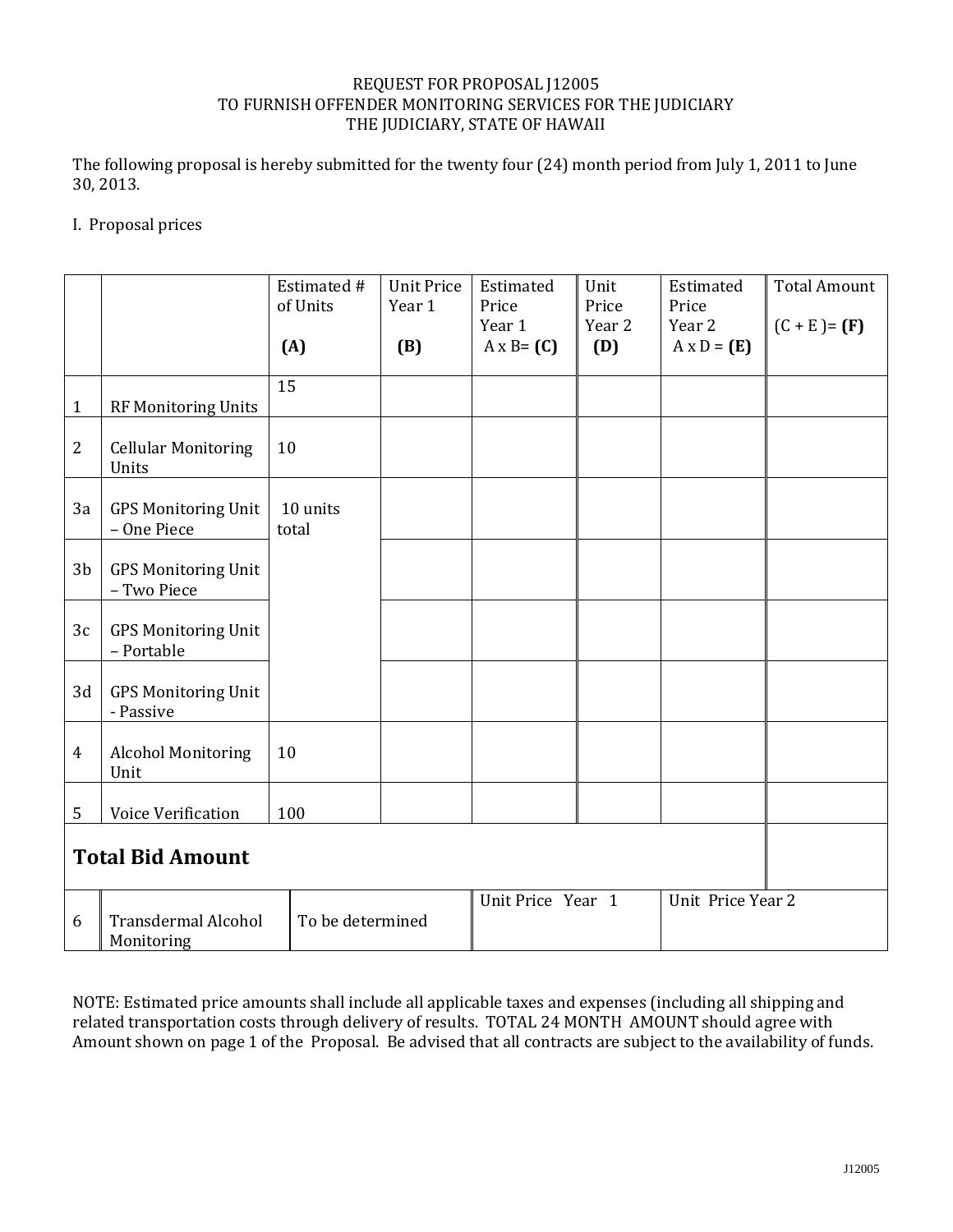#### II. Supplemental/ Additional Costs & Fees

Proposed Expert Witness Fees & Rejected Specimen Fee

| Actual Court Time (per hour)   |   | /hour |
|--------------------------------|---|-------|
| Travel/Waiting time (per hour) |   | /hour |
| Maximum Fee Per Day (per day)  | ፍ | dav   |
| <b>Litigation Packet</b>       |   |       |

#### III. Contractor Information

#### FAILURE TO COMPLETE ANY OF THE FOLLOWING ITEMS MAY RESULT IN THE DISQUALIFICATION OF THE SUBMITTED PROPOSAL.

#### A. Company & Contact Information

| <b>Company Address</b> |           |  |
|------------------------|-----------|--|
| Contact                | Phone No. |  |
| email                  | Fax       |  |

\_\_\_\_\_\_\_\_\_\_\_\_\_\_\_\_\_\_\_\_\_\_\_\_\_\_\_\_\_\_\_\_\_\_\_\_\_\_\_\_\_\_\_\_\_\_\_\_\_\_\_\_\_\_\_\_\_\_\_\_\_\_\_\_\_\_\_\_\_\_\_\_\_\_ \_\_\_\_\_\_\_\_\_\_\_\_\_\_\_

\_\_\_\_\_\_\_\_\_\_\_\_\_\_\_\_\_\_\_\_\_\_\_\_\_\_\_\_\_\_\_\_\_\_\_\_\_\_\_\_\_\_\_\_\_\_\_\_\_\_\_\_\_\_\_\_\_\_\_\_\_\_\_\_\_\_\_\_\_\_\_\_\_\_\_\_\_\_\_\_\_\_\_\_\_\_\_\_\_\_\_\_\_\_\_\_\_\_\_\_\_\_\_\_\_\_\_\_\_\_\_\_\_\_\_\_\_\_\_\_\_\_

\_\_\_\_\_\_\_\_\_\_\_\_\_\_\_\_\_\_\_\_\_\_\_\_\_\_\_\_\_\_\_\_\_\_\_\_\_\_\_\_\_\_\_\_\_\_\_\_\_\_\_

#### B. Other proposed procedures in lieu of testimony in person:

#### C. Authorized Service Representative:

| <b>Authorized Service Representative</b><br><b>Contact Person</b> | Address | Phone/Fax/email |
|-------------------------------------------------------------------|---------|-----------------|
|                                                                   |         |                 |
|                                                                   |         |                 |